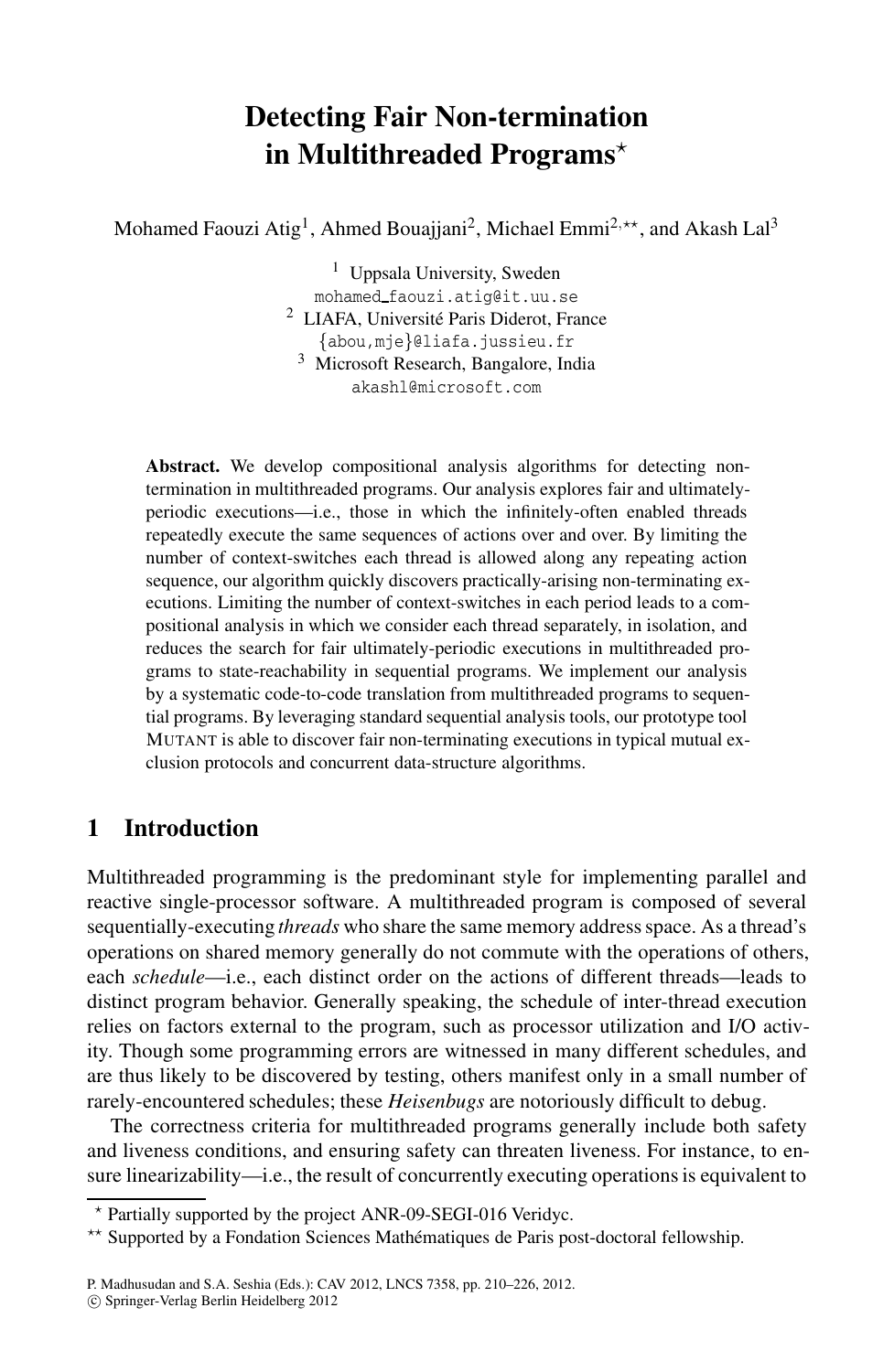some sequential execution of the same operations—concurrent data structure implementations often employ a *retrying* mechanism [\[9](#page-15-0)] (see Figure [1c](#page-2-0) for a simple instance): a validation phase before the effectuation of each operation ensures concurrent modifications have not interfered; when validation fails, the operation is simply attempted again. A priori nothing prevents an operation from being retried forever. Retry is also a mechanism used in mutual exclusion protocols. For instance, a common solution to the dining philosophers problem proposes that philosophers drop the fork they first picked up when they cannot obtain the second fork—presumably because a neighboring philosopher already holds the second. Though this scheme avoids deadlock, it also leads to non-terminating executions in which no philosophers ever eat; particularly when each philosopher picks up his first fork, finds his neighbor has the other, and then all release their first fork, repeatedly; Figure [1b](#page-2-0) illustrates a simplification of this pattern. As such retrying raises the possibility that some or all interfering operations are never completed even under *fair* schedules—repeatedly failing operations already execute infinitely often—one does want to ensure that concurrent operations do always terminate. Note that unlike in sequential programs, where interesting non-terminating executions involve ever diverging data values, non-terminating executions in multithreaded programs also involve repeated inter-thread interference, even over small finite data domains (see Figure [1\)](#page-2-0).

Proving the absence of programming errors such as assertion violations, and unintentional non-termination due to inter-thread interference, in multithreaded programs is difficult precisely because of the enormous number of possible schedules which need be considered. Automated approaches based on model checking are highly complex—e.g., computing state-reachability is PSPACE-complete when threads are finite state [\[10\]](#page-15-1), and undecidable when threads are recursive [\[23](#page-16-0)]—and are susceptible to state-explosion; naïve approaches are unlikely to scale to realistic programs. Otherwise, modular deductive verification techniques may apply, though they require programmersupplied invariants, which for multithreaded programs are regarded as difficult to divine. Furthermore, a failed verification attempt may only prove that the supplied invariants are insufficient, rather than the existence of a programming error.

Instead of exhaustive program exploration, recent approaches to detecting safety violations (e.g., assertion violations) have focused on exploring only a representative subset of program behaviors by limiting inter-thread interaction [\[22](#page-16-1), [21](#page-16-2), [17,](#page-15-2) [15,](#page-15-3) [3](#page-15-4)]; for in-stance, Qadeer and Rehof [\[21\]](#page-16-2) consider only executions with a given number  $k \in \mathbb{N}$  of *context switches* between threads. Though techniques like *context-bounding* are clearly incomplete for any given  $k \in \mathbb{N}$ , every execution is considered in the limit as  $k$  approaches infinity, and small values of *k* have proved to provide great coverage [\[17](#page-15-2)] and uncover subtle bugs [\[13](#page-15-5)] in practice. The bounded analysis approach is particularly attractive since it enables compositional reasoning: each thread can be considered separately, in isolation, once the number of environmental interactions is fixed. This fact has been exploited by the so-called "sequentializations" which reduce multithreaded statereachability under an interaction bound to state-reachability in a polynomially-sized sequential program [\[15](#page-15-3), [11,](#page-15-6) [7](#page-15-7), [3\]](#page-15-4), leading to efficient analyses. Conveniently these reductions allow leveraging highly-developed sequential program analysis tools for multithreaded program analysis.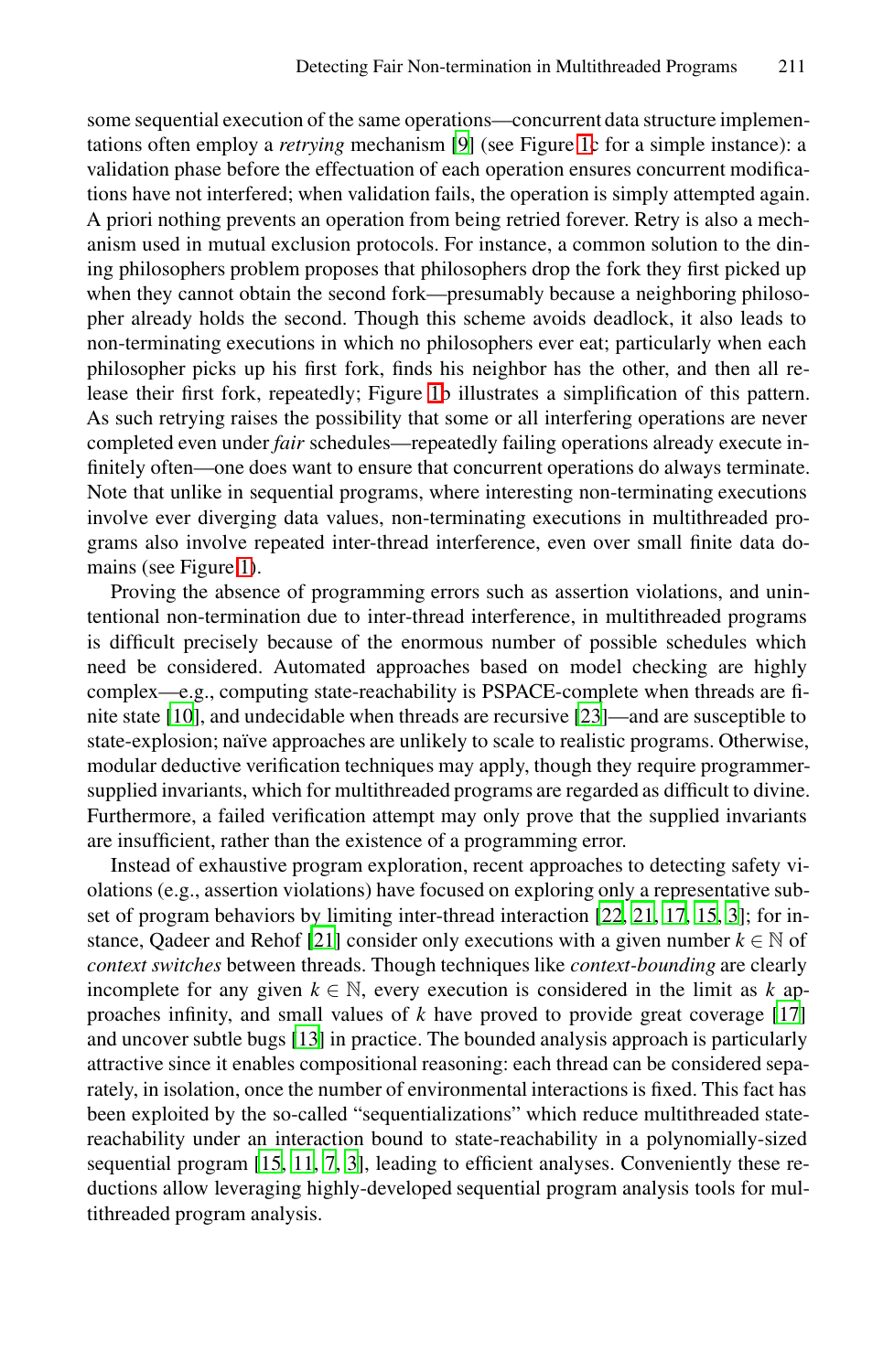<span id="page-2-10"></span><span id="page-2-9"></span><span id="page-2-8"></span><span id="page-2-7"></span><span id="page-2-6"></span><span id="page-2-5"></span><span id="page-2-4"></span><span id="page-2-3"></span><span id="page-2-2"></span><span id="page-2-1"></span><span id="page-2-0"></span>

| $1$ // One thread              | $1$ // Both threads                      |                                  | // The second thread can forever retry           |
|--------------------------------|------------------------------------------|----------------------------------|--------------------------------------------------|
| 2// forever                    | $2$ // can retry                         |                                  | $\Delta$ 1 var g: T $\Delta$ 10 proc Thread 2 () |
| з // spins                     | з // forever                             | $2 \text{ var } x: \mathbb{B}$   | var gi, gf: $T$<br>11                            |
| $4 \text{ var } g: \mathbb{B}$ | $4 \text{ var } g: \mathbb{B}$           | $\mathbf{3}$                     | $_{12}$ while true do                            |
| 5                              | 5.                                       | 4 proc Thread1 ()                | $13 \t g1 := g;$                                 |
| 6 proc Thread ()               | 6 proc Thread1 ()                        | $\mathfrak s$ while $\star$ do   | $14 \text{ gf} := \ldots;$                       |
| $\gamma$ g := false;           | $\frac{1}{7}$ while g do                 | $\epsilon$ acquire x;            | $15$ acquire x;                                  |
| 8 while !g do                  | $g := false;$<br>$\overline{\mathbf{8}}$ | 7 $g := \star;$                  | $_{16}$ if $g = gi$ then                         |
| skip;<br>9                     | 9 return                                 | 8 release x;                     | 17<br>$g := gf;$                                 |
| return<br>10                   | 10                                       | ${\bf return}$<br>9 <sup>1</sup> | release x;<br>18                                 |
| 11                             | 11 $proc$ Thread $()$                    |                                  | return<br>19                                     |
| $_{12}$ proc Thread2 ()        | $_{12}$ while $\lg$ do                   |                                  | else<br>20                                       |
| $13 \quad g := \text{true};$   | $g := true;$<br>13                       |                                  | release x<br>21                                  |
| return<br>14                   | $_{14}$ return                           |                                  | return<br>22                                     |
| (a)                            | (b)                                      |                                  | (c)                                              |

**Fig. 1.** Three programs with non-terminating executions. (a) Though the first thread may execute forever if the second never sets g to true, no such execution is fair. (b) Two threads repeatedly trying to validate their set values of g will keep retrying forever under a schedule which schedules each loop head just after the opposing thread's assignment. (c) As long as the first thread executes an iteration between each of the second thread's reads and validations of g, the second thread is never able to finish its operation.

Though these techniques seem promising for the detection of safety violations, they have been deemed inapplicable for detecting *liveness* violations, since, for instance, in any context-bounded execution, only one thread can execute infinitely often; interesting concurrency bugs such as unintentional yet coordinated non-termination require the participation of multiple infinitely-often executing threads. This limitation has effectively prevented the application of compositional bounded analyses to detecting liveness violations in multithreaded programs.

In this work we demonstrate that restricting thread interaction also leads to an effective technique for detecting liveness violations in recursive multithreaded programs—in particular we detect the presence of fair non-terminating executions. Though in general the problem of detecting non-terminating executions is very difficult, we restrict our attention to the simpler (recursively-enumerable yet still undecidable) case of fair *ultimately periodic* executions, which after a finite execution prefix (called the *stem*) ultimately repeat the same sequence of actions (the *lasso*) over and over again. Many interesting non-terminating executions occurring in practice are ultimately periodic. For instance, in the program of Figure [1b](#page-2-0), every non-terminating execution must repeat the same sequence of statements on Lines [7](#page-2-1), [8](#page-2-2), [12](#page-2-3), and [13](#page-2-4). Similarly, every fair non-terminating execution of the program in Figure [1c](#page-2-0) must repeat the statements of Lines [5](#page-2-5)–[8](#page-2-6), [12](#page-2-7)–[15](#page-2-8), and [20](#page-2-9)–[21](#page-2-10). Thus focusing on periodically repeating executions is already quite interesting. Furthermore, every ultimately periodic execution is described with a finite number of thread contexts: those occurring during the stem, and those occurring during each iteration of the lasso; e.g., the non-terminating executions of each program in Figure [1](#page-2-0) require just two contexts per thread: one per stem, and one per lasso.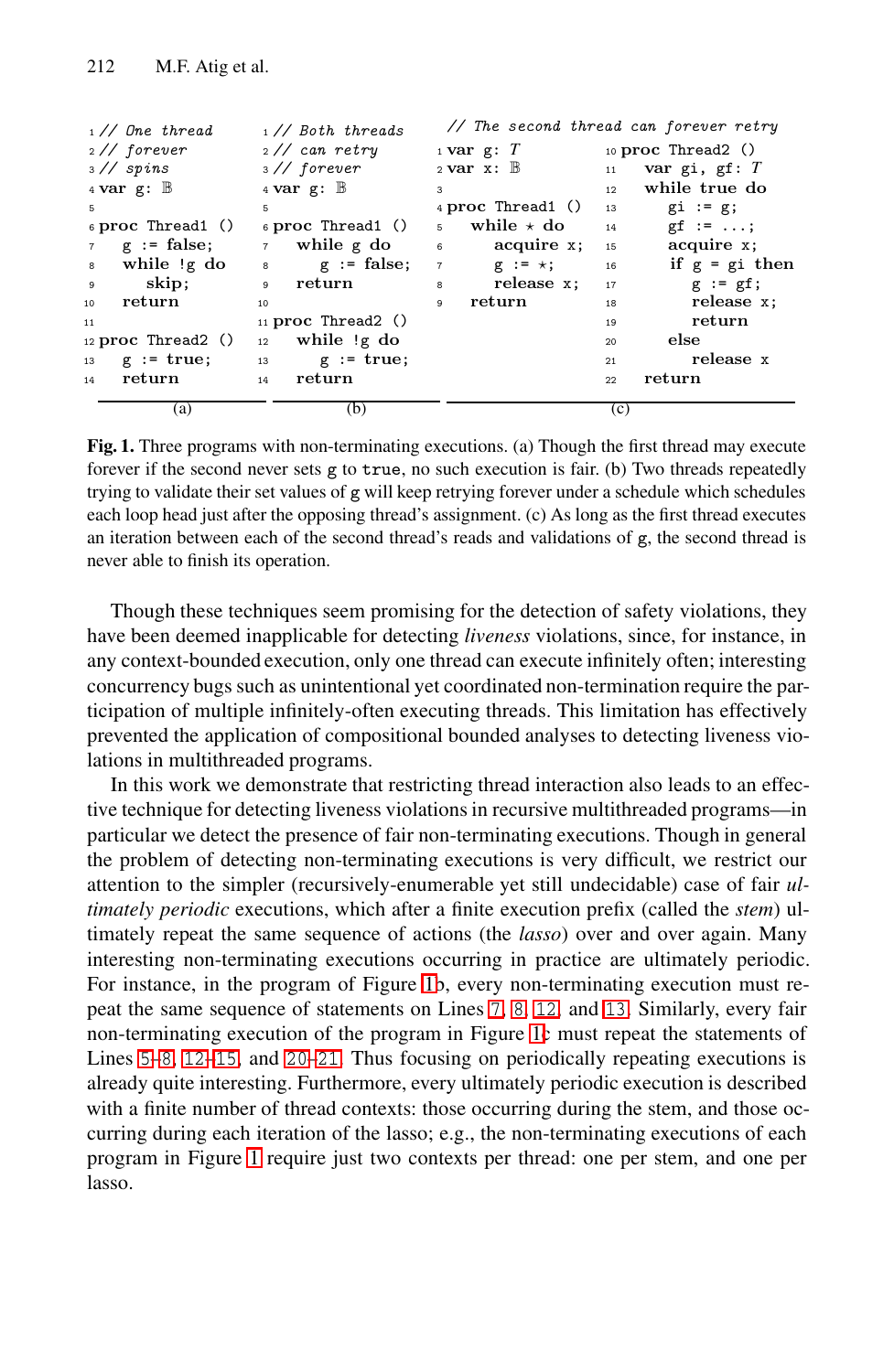By bounding the number of thread contexts we detect ultimately periodic executions compositionally, without exposing the local configurations of each thread to one another. We actually detect ultimately periodic executions that repeatedly encounter, along some lasso, the same sequence of shared global state valuations at thread contextswitch points. Clearly ultimate state-repeatability is a sufficient condition for ultimate periodicity. We prove that this condition is necessary when the domain of shared global state valuations is finite. (This is not trivial in the presence of recursion, where threads access unbounded procedure stacks). Then, supposing each thread executes within *k*<sup>1</sup> contexts during the stem, and within  $k_2$  contexts during each iteration of this lasso, its execution is summarized by an *interface* of  $k = 2(k_1 + k_2)$  valuations  $g_1g'_1 \dots g_kg'_k$ : the shared global state valuations  $g_i$  and  $g'_i$ , resp., encountered at the beginning and end of each execution context during the stem and lasso. Given the possible bounded interfaces of each thread, we infer the existence of ultimately periodic executions by composing thread interfaces. Essentially, two context summaries  $g_1g'_1$  and  $g_2g'_2$  compose when  $g'_1 = g_2$ ; by composing interfaces so that the valuation reached in the last context of the lasso match both the valuation reached in the last context of the stem, and the starting valuation of the first context of the lasso, we deduce the existence of a periodic computation.

We thus reduce the problem of detecting ultimately periodic computations to that of computing thread interfaces. Essentially, we must establish two conditions on an interface  $g_1g'_1 \dots g_kg'_k$  of a thread *t*: first, the interface describes a valid thread computation, i.e., beginning from  $g_1$ , *t* executing alone reaches  $g'_1$ , and when resumed from the valuation  $g_2$ , *t* executing alone reaches  $g'_2$ , etc. Second, the interface is *repeatable*, i.e., each time *t* returns to its first lasso context *i*, *t* can again repeat the same sequence of global valuations  $g_i g'_i \cdots g_k g'_k$ . Though both conditions reduce to (repeated) state-reachability for non-recursive programs, ensuring repeatability in recursive programs requires establishing equivalence of an unbounded number of procedure frames visited along each period of the lasso. An execution in which the procedure stack incurs a net decrease, for instance, along the lasso is not repeatable. We avoid explicitly comparing stack frames simply by noticing that along each period of any repeating execution there exists a procedure *keyframe* which is never returned from. By checking whether one keyframe can reach the same keyframe—perhaps with the first keyframe below on the procedure stack—in the same context number one period later, we ensure repeatability.

Finally, to ensure that the detected non-terminating executions are fair, we expose a bounded amount of additional information across thread interfaces. For the case of strong fairness, we observe that any thread *t* which does not execute during the lasso must be *blocked*, i.e., waiting on a synchronization object *x* which has not been signaled. Furthermore, in any fair execution, no concurrently executing thread may signal *x*, since otherwise *t* would become temporarily enabled—thus a violation of strong fairness. In this way, by ensuring thread interfaces agree on the set *X* of indefinitely waited-on synchronization objects, each thread can locally ensure no  $x \in X$  is signaled during the lasso, and only threads waiting on some  $x \in X$  are exempt from participating in the lasso.

As is the case for finding safety violations, the compositional fair non-termination analysis we describe in Section [3](#page-5-0) has a convenient encoding as sequential program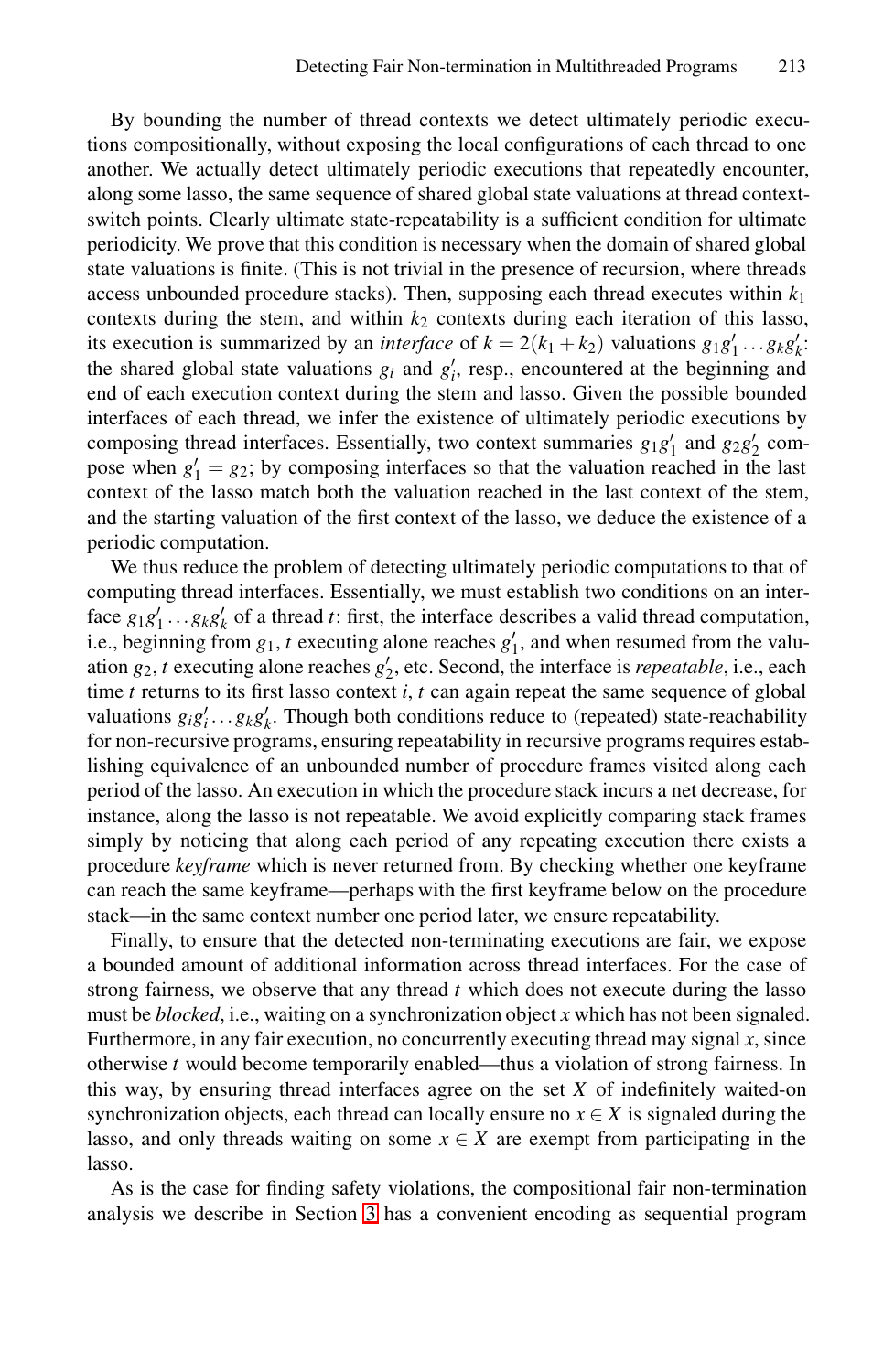<span id="page-4-1"></span>analysis. In Section [4](#page-9-0) we describe a code-to-code translation from multithreaded programs to sequential programs which violate an assertion exactly when the source program has a fair ultimately periodic execution with given bounds  $k_1$  and  $k_2$  on the num-ber of stem and lasso contexts.<sup>[1](#page-4-0)</sup> In Section [5](#page-10-0) we discuss our implementation MUTANT, which systematically detects fair non-terminating executions in typical concurrent data structure and mutual exclusion algorithms.

## **2 Recursive Multithreaded Programs**

We consider a simple but general multithreaded program model in which each of a statically-determined collection Tids of threads concurrently execute as recursive sequential programs which access a shared global state. For simplicity we suppose each program declares a single shared global variable g with domain Vals, and each procedure from a finite set Procs declares only a single parameter 1, also of domain Vals; furthermore each program statement is uniquely labeled from a set Locs of program locations. A *(procedure) frame*  $f = \langle \ell, v \rangle$  is a program location  $\ell \in \text{Locs along with}$ a local variable valuation  $v \in V$ als, and a *configuration*  $c = \langle g, \sigma \rangle$  is a shared global state valuation *g*  $\in$  Vals along with a *local state map*  $\sigma$ : Tids  $\rightarrow$  (Locs  $\times$  Vals)<sup>+</sup> mapping each thread *t* to a procedure frame stack  $\sigma(t)$ . The transition relation  $\stackrel{t,\ell}{\Longrightarrow}$  between configurations is labelled by the active program location  $\ell \in$  Locs and acting thread *t* ∈ Tids. We suppose a standard set of inter-procedural program statements, including assignment  $x := e$ , branching **if**  $e$  **then**  $s_1$  **else**  $s_2$ , and looping **while**  $e$  **do**  $s$  statements, lock **acquire** *e* and **release** *e*, and procedure **call**  $x := p e$  and **return** *e*, where *e* are expressions from an unspecified grammar, *s* are labeled sub-statements, and  $p \in$  Procs. The definition of the transition relation is standard, as are the following:

- **Trace, Reachable:** A *trace* π of a program *P* from a configuration *c* is a possibly empty transition-label sequence  $a_0a_1a_2...$  for which there exists a configuration sequence  $c_0c_1c_2...$  such that  $c_0 = c$  and  $c_j \stackrel{a_j}{\Longrightarrow} p c_{j+1}$  for all  $0 \le j < |\pi|$ ; each configuration  $c_j = \langle g, \sigma \rangle$  (alternatively, the shared global valuation *g*) is said to be *reachable* from *c* by the finite trace  $\pi_i = a_0 a_1 \dots a_{i-1}$ .
- **Context:** A *context of thread t* is a trace  $\pi = a_0a_1...$  in which for all  $0 \le j < |\pi|$  there exists  $\ell \in \text{Locs}$  such that  $a_j = \langle t, \ell \rangle$ ; every trace is a context-sequence concatenation.
- **Enabled, Blocked, Fair:** A thread  $t \in$  Tids is *enabled* after a finite trace  $\pi$  if and only if there exists an *a* labeling a *t*-transition such that  $\pi \cdot a$  is also a trace; otherwise *t* is *blocked*. An infinite trace is *strongly fair* (resp., *weakly fair*) if each infinitely-often (resp., continuously) enabled thread makes a transition infinitely often.

<span id="page-4-0"></span>Checking typical safety and liveness specifications often reduces to finding whether certain program configurations are reachable, or determining whether fair infinite traces are possible. The following two problems are thus fundamental.

*Problem 1 (State-Reachability).* Given a configuration *c* of a program *P*, and a shared global state valuation *g*, is *g* reachable from *c* in *P*?

<sup>&</sup>lt;sup>1</sup> Technically, our reduction considers round-robin schedules of thread contexts.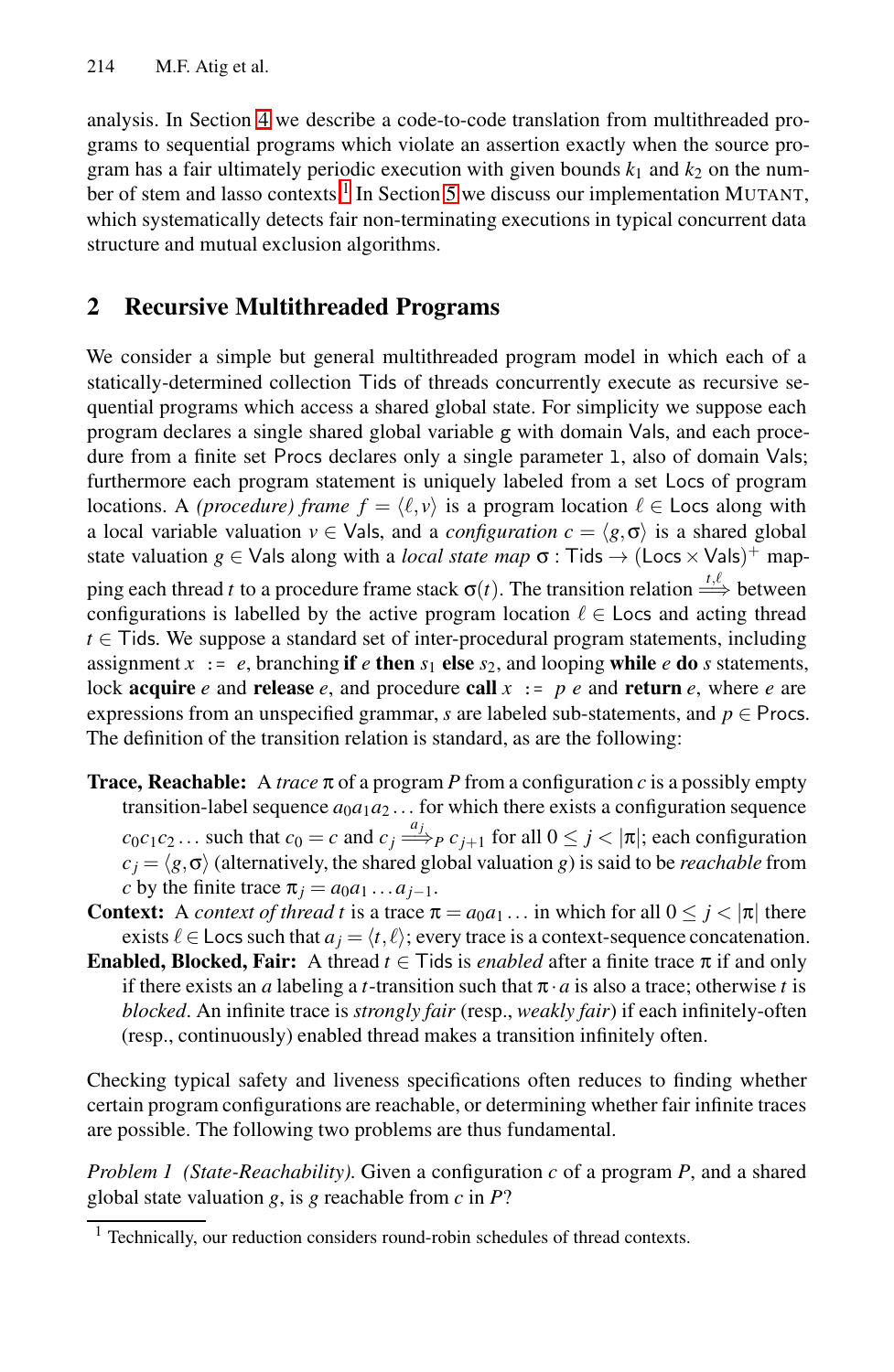*Problem 2 (Fair Non-Termination).* Given a configuration *c* of a program *P*, does there exist an infinite strongly (resp., weakly) fair trace of *P* from *c*?

Even for recursive multithreaded programs accessing finite data, both problems are undecidable [\[23\]](#page-16-0). However, while state-reachability is recursively enumerable by examining all possible concurrent traces in increasing length, detecting non-terminating traces is more complex; from Yen [\[24](#page-16-3)] one deduces that the problem is not even semidecidable. A simpler problem is to detect non-terminating traces which eventually repeat the same sequence of actions indefinitely. Formally, an infinite trace π is *ultimately periodic* when there exists two finite traces *µ* and ν, called resp., the *stem* and *lasso*, such that  $\pi = \mu \cdot v^{\omega}$ . Then a key question is the detection of ultimately periodic traces.

*Problem 3 (Fair Periodic Non-Termination).* Given a configuration *c* of a program *P*, does there exist an ultimately periodic strongly (resp., weakly) fair trace of *P* from *c*?

<span id="page-5-0"></span>Periodic non-termination is also undecidable, yet still recursively enumerable—by examining all possible stems and lassos in increasing length. This implies that not all non-terminating executions are ultimately periodic. In principle, coordinating threads can construct phased executions in which each phase consists of an increasingly-longer sequence of actions, using their unbounded procedure stacks to simulate unbounded integer counters. Still, it is unclear whether non-periodic executions arise in practice. Our goal is to efficiently detect ultimately periodic fair traces where they exist.

## **3 Bounded Compositional Non-termination Analysis**

Rather than incrementally searching for non-terminating executions by bounding the length of the considered stems and lassos, our discovery strategy bounds the number of thread contexts in the considered stems and lassos; this strategy is justified by the hypothesis that many interesting bugs are likely to occur within few contexts per thread [\[21,](#page-16-2) [17\]](#page-15-2). Notice, for instance, that the non-terminating executions of each of the programs in Figure [1](#page-2-0) require only one context-switch per thread during their repeating sequences of actions. Formally for  $k \in \mathbb{N}$ , we say a trace  $\pi = a_0 a_1 \dots$  is *k contextbounded* when there exist  $j_1, j_2, \ldots, j_k \in \mathbb{N}$  and  $j_{k+1} = |\pi|$  such that  $\pi = \pi_1 \pi_2 \ldots \pi_k$ is a sequence of *k* thread contexts  $\pi_i = a_{j_i} \dots a_{j_{i+1}-1}$ ; we refer to each  $j_i$  as a *contextswitch point*. Though we expect many ultimately periodic traces to exhibit few context switches per period, context-bounding is anyhow complete in the limit as contextbounds approach infinity.

*Remark 1.* For every ultimately periodic trace  $\mu \cdot v^{\omega}$  there exists  $k_1, k_2 \in \mathbb{N}$  such that  $\mu$ and  $\nu$  are, resp.,  $k_1$  and  $k_2$  context-bounded.

In what follows, we show that for given stem and lasso context-bounds, resp.,  $k_1 \in \mathbb{N}$ and  $k_2 \in \mathbb{N}$ , the fair periodic non-termination problem reduces to the state-reachability problem in sequential programs; the salient feature of this reduction is compositionality: the resulting sequential program considers each thread independently, without explicitly representing thread-product states. The general idea is to show that all ultimately periodic executions can be decomposed into stem and lasso such that during each period of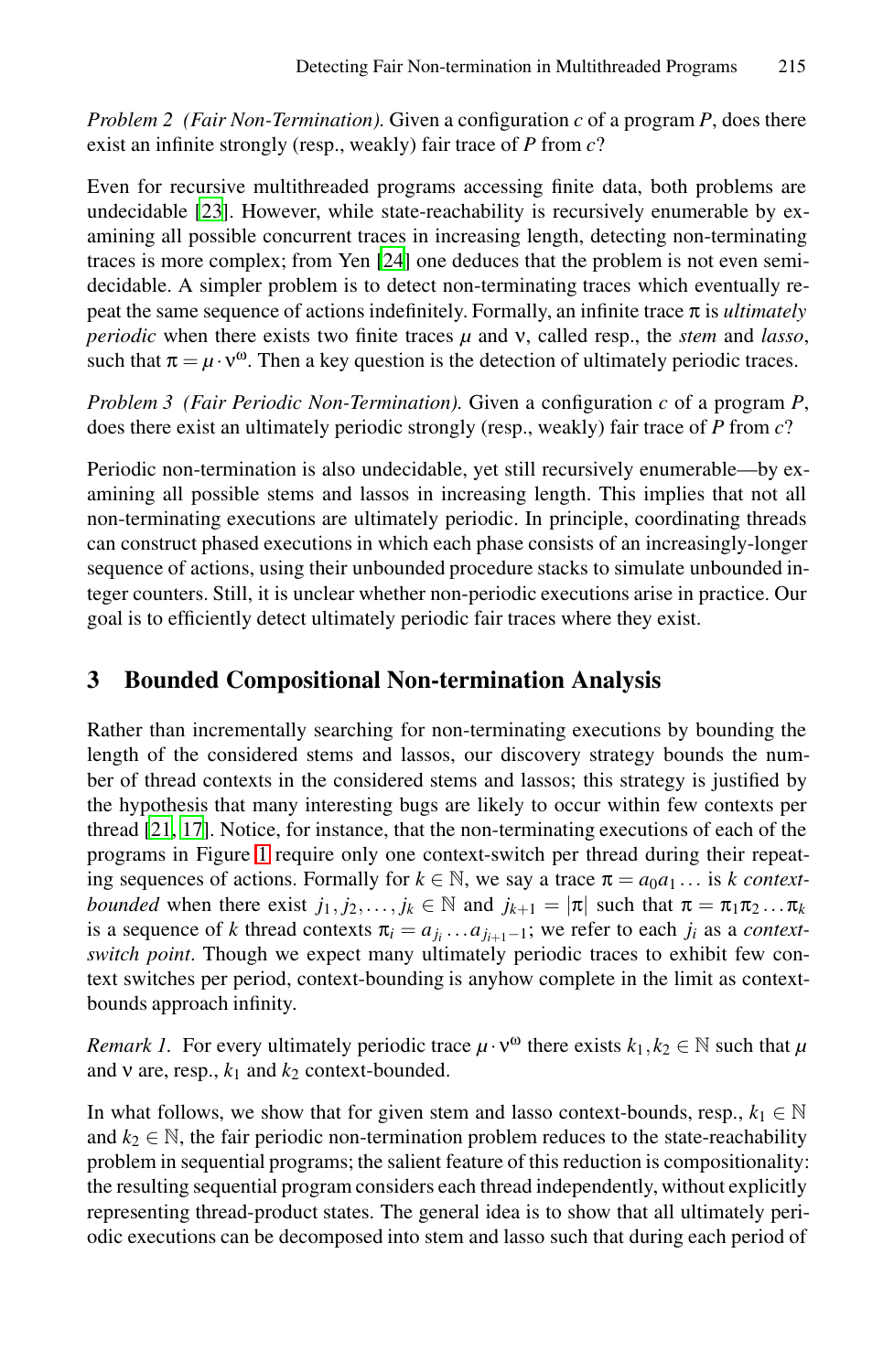the given lasso, each thread reencounters the same global valuations at context-switch points, and reencounters the same topmost stack-frame valuation; since each procedure stack must be non-decreasing over each lasso iteration, there must be some frame during each period which is never returned from. We show that detecting these repeated global valuations and topmost stack frames over a single lasso iteration implies periodicity.

To begin, we show that the existence of an ultimately periodic trace  $\mu \cdot v^{\omega}$  implies the existence of an ultimately periodic trace  $\mu' \cdot v'^{\omega}$  in which the sequence of global valuations (and topmost procedure-stack frames) of each thread at context-switch points repeat in each iteration of the lasso ν .

#### **3.1 Annotated Traces**

For a configuration  $c = \langle g, \sigma \rangle$  of a program *P*, we write  $c[g := g']$  to denote the configuration  $c = \langle g', \sigma \rangle$ . An *annotated trace*  $\bar{\pi}$  of a program *P* is a sequence  $\bar{\pi} =$  $\langle g_i, \tau_i, \pi_i, g'_i, \tau'_i \rangle_{i=1...k}$ —where each  $g_i, g'_i \in V$ als are global valuations,  $\tau_i, \tau'_i \in T$ ids  $\rightarrow$ (Locs  $\times$  Vals) are thread-to-frame mappings, and  $\pi$ <sub>*i*</sub> is a thread context—for which there exist local-state maps  $\sigma_1, \sigma'_1, \ldots, \sigma_k, \sigma'_k$ : Tids  $\to$  (Locs  $\times$  Vals)<sup>+</sup> of configurations  $c_1, c'_1, \ldots, c_k, c'_k$  where for each  $1 \le i \le k$ :

- **–**  $c_i = \langle g_i, \sigma_i \rangle$  and  $c'_i = \langle g'_i, \sigma'_i \rangle$ ,
- $\sigma_i(t) = \tau_i(t) \cdot w_i$  and  $\sigma'_i(t) = \tau'_i(t) \cdot w'_i$  for each thread  $t \in \text{Tids, for some } w_i, w'_i$ ,
- **–** each  $c_i'$  is reachable from  $c_i$  via the trace  $\pi_i$ , and
- $-c_{i+1} = c'_i[g := g_{i+1}]$  for  $i < k$ .

We say the annotated trace  $\bar{\pi}$  is *valid* when  $c_{i+1} = c'_i$  for  $1 \leq i \leq k$ . The definitions applying to traces are lifted naturally to annotated traces.

<span id="page-6-0"></span>**Lemma 1.** *There exists an ultimately periodic trace*  $\mu \cdot v^{\omega}$  *from a configuration c in a program P iff there exists a valid annotated ultimately periodic trace*  $\bar{\mu} \cdot \bar{v}^{\omega}$  *from c in P.* 

As we are mainly concerned with annotated traces, we usually drop the bar-notation, writing, e.g.,  $\pi$  to denote an annotated trace  $\bar{\pi}$ , and use "trace" to mean "annotated trace."

#### **3.2 Compositional Detection of Periodic Traces**

In the following we reduce the detection of valid ultimately periodic traces to the detection of ultimately periodic traces for each individual thread  $t \in T$ ids. Let  $\pi = \mu \cdot v^{\omega}$ be a valid ultimately periodic trace which divides  $\mu$  and  $\nu$ , resp., into  $k_1 \in \mathbb{N}$  and  $k_2 \in \mathbb{N}$  contexts, indexed by  $I^{\mu} \subseteq \mathbb{N}$  and  $I^{\nu} \subseteq \mathbb{N}$ , as  $\mu = \langle g_i, \tau_i, \mu_i, g'_i, \tau'_i \rangle_{i \in I^{\mu}}$  and  $\nu =$  $\langle g_i, \tau_i, v_i, g'_i, \tau'_i \rangle_{i \in I^v}$ . We construct an ultimately periodic trace  $\pi_t$  in which only *t* is active. Roughly speaking, the constructed trace  $\pi_t$  corresponds to the projection of  $\pi$  on the set of *t*-labeled transitions. Given the global values  $g_i$  and  $g'_i$  seen at the beginning and end of each context *i* of thread *t*, the trace  $\pi$ <sub>*t*</sub> can be computed in complete isolation: we simply resume the *i*th context of thread *t* with the global value  $g_i$ , and ensure  $g'_i$  is encountered at the end of the *i*th context. Supposing thread *t* executes in the contexts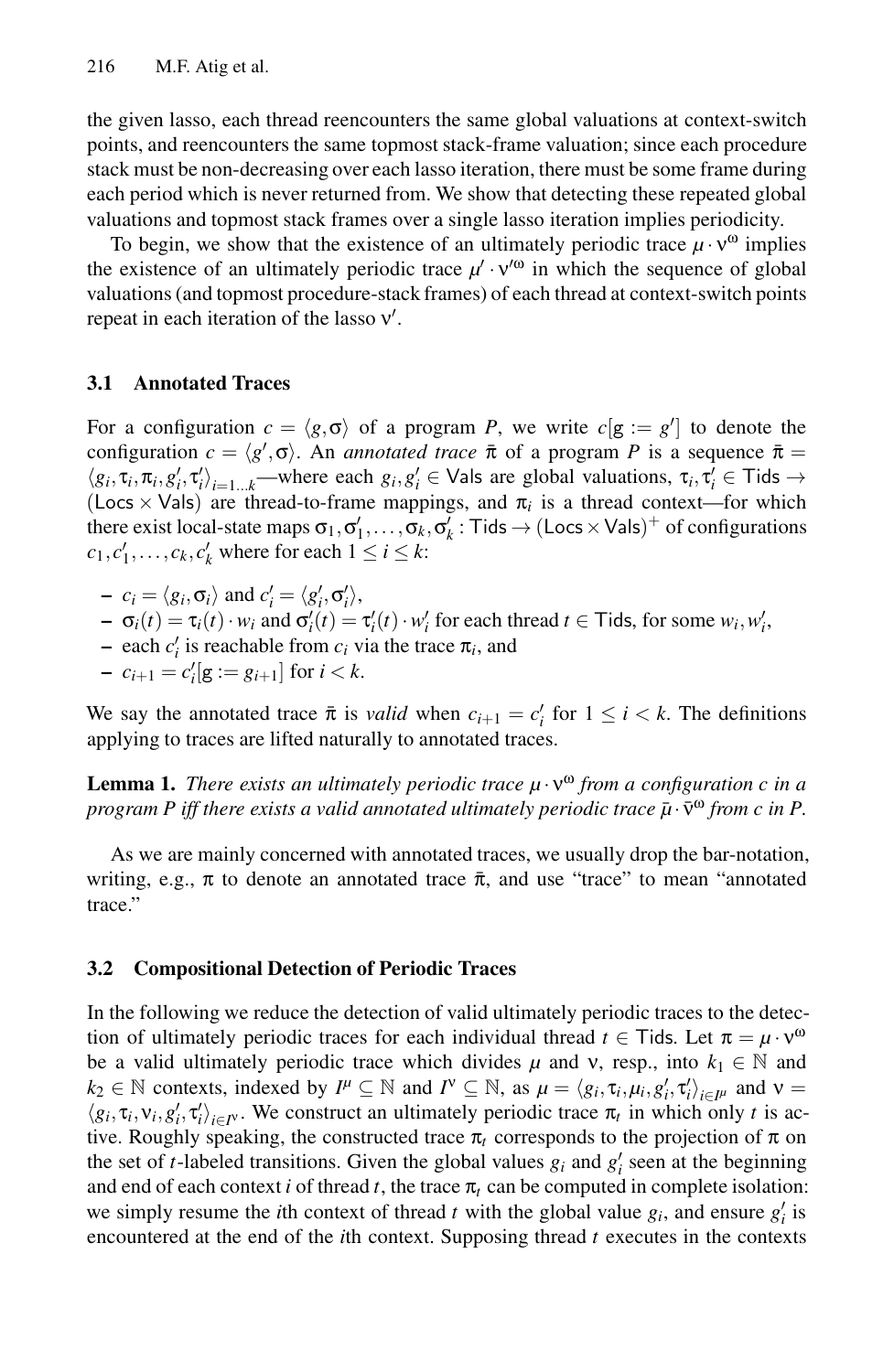indexed by  $I_t^{\mu} \subseteq I^{\mu}$ , along the stem  $\mu$ , and in the contexts indexed by  $I_t^{\nu} \subseteq I^{\nu}$  along the lasso v, we define the *thread-periodic trace for t* as  $\pi_t \stackrel{\text{def}}{=} \mu_t \cdot v_t^{\omega}$ , where

<span id="page-7-0"></span>
$$
\mu_l = \langle g_i, \tau_i(t), \mu_i, g'_i, \tau'_i(t) \rangle_{i \in I_l^H} \qquad \mathbf{v}_t = \langle g_i, \tau_i(t), \mathbf{v}_i, g'_i, \tau'_i(t) \rangle_{i \in I_l^V}
$$

For the thread-periodic trace  $\pi_t$  of *t*, we associate two sequences  $SI(\pi_t) = \langle g_i, g'_i \rangle_{i \in I_t^h}$ and  $LI(\pi_t) = \langle g_i, g'_i \rangle_{i \in I_t^{\gamma}}$  of global valuation pairs encountered at the beginning and end of each context, called, resp., the *stem and lasso interfaces*; the sizes of interfaces are bounded by the number of contexts:  $|SI(\pi_t)| \leq k_1$  and  $|LI(\pi_t)| \leq k_2$ .

We define the *shuffle* of a sequence set *S* inductively as shuffle $({\{\epsilon\}}) = {\{\epsilon\}}$ , and  $\text{shuffle}(S) = \bigcup \{s_1 \cdot \text{shuffle}(S') : s_1 s_2 \dots s_j \in S \text{ and } S \setminus \{s_1 \dots s_j\} \cup \{s_2 \dots s_j\} = S' \}; \text{ for }$ instance, shuffle({ $s_1 s_2, s_3$ }) = { $s_1 s_2 s_3, s_1 s_3 s_2, s_3 s_1 s_2$ }. We say the thread interface sets *S* and *L* are *compatible* when there exists  $s_1 \tldots s_{k_1} \tildot s_k$  and  $s_{k_1+1} \tldots s_{k_1+k_2} \tildot s_k$ shuffle(*L*) where each  $s_i = \langle g_i, g'_i \rangle$ , and  $g'_i = g_{i+1}$  for  $0 < i < k_1 + k_2$ , and  $g'_{k_1 + k_2} = g_{k_1 + 1}$ . Extending this definition, we say a set  $\{\pi_t : t \in \text{Tids}\}\$  of thread-periodic traces is *compatible* if and only if  $\{SI(\pi_t): t \in \text{Tids}\}\$  and  $\{LI(\pi_t): t \in \text{Tids}\}\$  are compatible.

**Lemma 2.** *If there exists a compatible set of thread-periodic traces*  $\{\pi_t : t \in \text{Tids}\}$  *of a program P, then there exists a valid ultimately periodic trace*  $\pi = \mu \cdot v^{\omega}$  *of P. Moreover,*  $\mu$  *and*  $\nu$  *are, resp.,*  $\sum_{t \in \text{Tids}} |SI(\pi_t)|$  *and*  $\sum_{t \in \text{Tids}} |LI(\pi_t)|$  *context-bounded.* 

Lemma [2](#page-7-0) suggests a compositional algorithm to detect ultimately periodic valid traces. As each trace is constructed from a straight-forward composition of threadperiodic traces, we need simply to compute a compatible set of thread-periodic traces. We thus reduce the detection of valid ultimately periodic traces to computing (finite) compatible thread interface sets  $\{S_t : t \in \mathsf{Tids} \text{ and } |S_t| \leq k_1\}$  and  ${L_t : t \in T$ ids and  $|L_t| \le k_2$ , and ensure the existence of, for each thread  $t \in T$ ids, a thread-periodic trace  $\pi_t$  such that  $SI(\pi_t) = S_t$  and  $LI(\pi_t) = L_t$ .

#### **3.3 From Thread-Periodic Traces to Sequential Reachability**

Section [3.2](#page-6-0) reduced the problem of finding periodic executions to that of computing thread interfaces. Now we demonstrate that thread interfaces can be computed by statereachability in sequential programs. For the remainder of this section we fix an initial configuration  $c_0$  of a program *P*, and a thread-periodic trace  $\pi_t = \mu_t \cdot v_t^{\omega}$  of a thread *t*.

We know that the thread period trace  $\pi_t$  repeats the same sequence of actions per period over and over indefinitely. It follows that although during each period the size of *t*'s frame stack may increase and decrease due to procedure calling and returning, the *net size* of *t*'s frame stack must not be decreasing—otherwise *t* cannot repeat ν*<sup>t</sup>* indefinitely. This implies that there exists a sequence  $f_1 f_2 \ldots$  of *t*'s procedure frames each  $f_i \in ($ Locs  $\times$  Vals) encountered in the *i*th period—which are never returned from; we call these frames the *keyframes* of *t*. Since we repeat the same sequence of calls and returns along each period, we can assume w.l.o.g. that each keyframe  $f_i$  is the procedure frame encountered at the beginning of the same context shift in  $v_t$  with  $0 \leq \text{shift} < |L(\pi_t)|$ . Furthermore, we know that these keyframes correspond to the same procedure frame *f* (from definition of value annotated traces).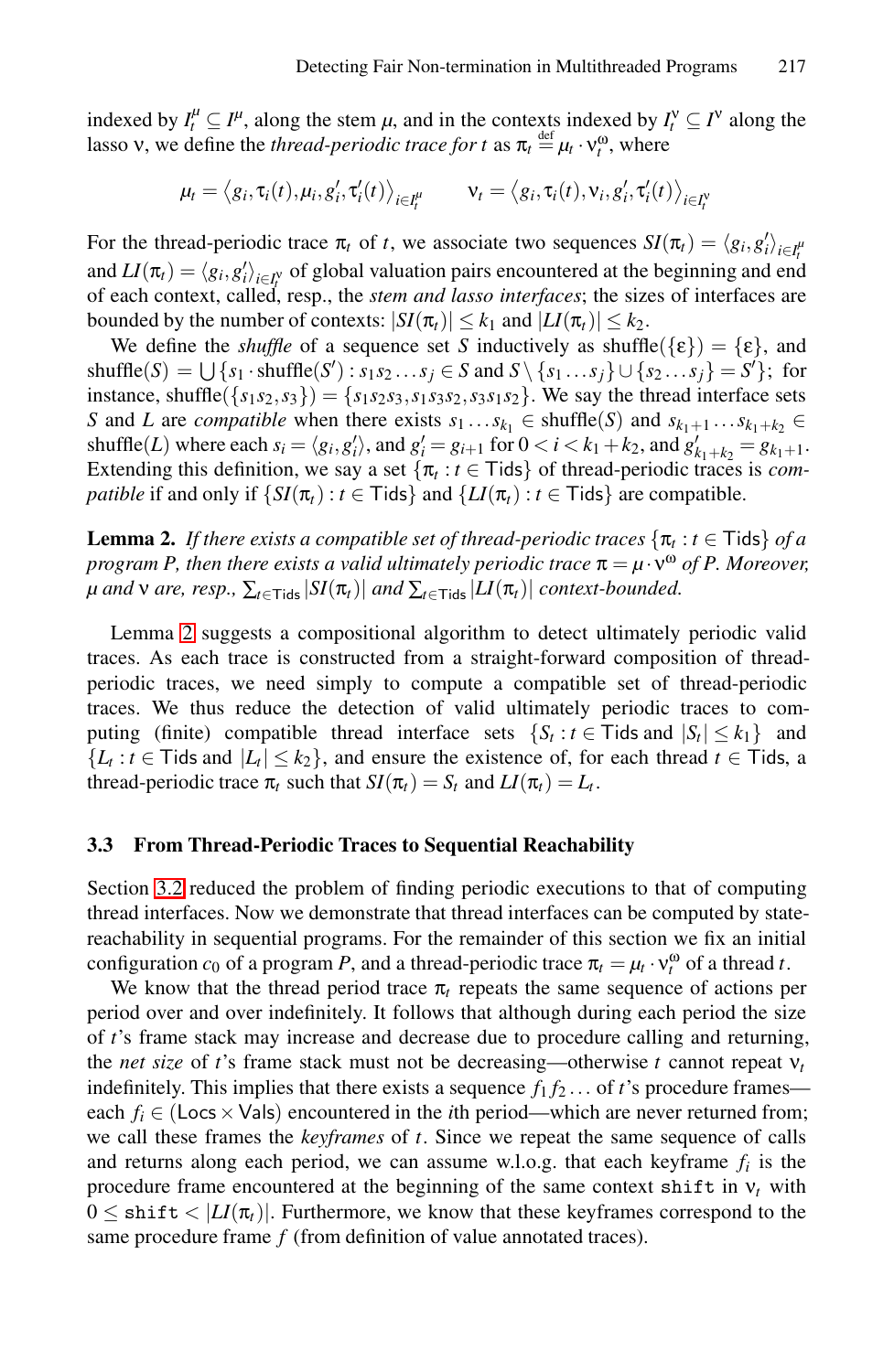In order to check that  $f$  is a keyframe (i.e., never removed from the stack), we check that from a configuration where the stack contains only the frame  $f$ , we can reach a configuration with topmost frame  $f$  after executing the trace  $v_t$  (modulo rotation). We know also that executing the trace  $\mu_t$  followed by the first shift contexts in  $v_t$  will result in a configuration with topmost frame *f*. This is exactly what is defined below:

**Feasibility:** Let  $SI(\pi_t) = \langle g_i, g'_i \rangle_{i \in I_t^{\mu}}$  and  $LI(\pi_t) = \langle g_i, g'_i \rangle_{i \in I_t^{\nu}}$  be the given stem and lasso interfaces. We say that  $\langle SI(\pi_t), LI(\pi_t) \rangle$  is *feasible* if there are a frame *f*, a natural number shift with  $0 \leq \text{shift} < k_1$ , and a sequence of configurations  $c_1, c'_1, \ldots c_m, c'_m$  with  $m = (k_1 + k_2 + \texttt{shift})$  such that, for every  $1 \le j \le m$ :

- $-c'_j$  is reachable from  $c_j$  via a trace of the thread *t*.
- **–** The global valuation in  $c_j$  and  $c'_j$  are  $g_i$  and  $g'_i$  with  $i = j \text{ (mod } k_1 + k_2) + k_2 + 1$ .
- **−** The stack in  $c'_{j-1}$  and  $c_j$  are the same when  $j \neq (k_2 + \text{shift} + 1)$  with  $c'_0 = c_0$ .
- **–** The stack in  $c_{k_2 + \text{shift}+1}$  contains only the frame *f*. Moreover, the topmost frame in  $c'_{k_2 + \text{shift}}$  and  $c'_m$  is precisely  $f$ .

**Lemma 3.** *If the thread trace*  $\pi_t$  *is periodic, then*  $\langle SI(\pi_t), LI(\pi_t) \rangle$  *is feasible.* 

Now, we can show if there is a thread trace  $\pi_t'$  of *t* from a configuration containing the keyframe  $f$ , satisfying the interface  $L_t$ , and reaching a configuration whose topmost frame is precisely  $f$ , then this thread trace can be executed infinity often. This means that  $\pi'_t$  can be considered as a lasso trace of *t* whose lasso interface is precisely  $L_t$ . On the other hand, if there is a thread trace  $\pi_t''$  of *t* from the initial configuration to a configuration whose topmost keyframe is precisely  $f$  while respecting the stem interface  $S_t^l$ (which is the concatenation of  $S_t$  and the first (shift)-elements of  $L_t$ ) then  $\pi_t'' \cdot \pi_t'$  can be considered as a stem trace for the lasso trace  $\pi'_t$ .

**Lemma 4.** *Given a compatible interface sets*  $\{S_t : t \in \text{Tids}\}\$  *and*  $\{L_t : t \in \text{Tids}\}\$  *such that*  $\langle S_t, L_t \rangle$  *is feasible for each t*  $\in$  Tids, we can construct compatible thread-periodic *traces*  $\{\pi_t : t \in \text{Tids}\}\$  *such that*  $|SI(\pi_t)| = |S_t| + |L_t|$  *and*  $|LI(\pi_t)| = |L_t|$  *for each t*  $\in \text{Tids}$ *.* 

<span id="page-8-0"></span>The lemmata above suggest the following procedure: first, guess compatible interfaces  ${S_t, L_t : t \in Tids}$ , then check feasibility of each  $\langle S_t, L_t \rangle$ . Observe that checking the feasibility of each given pair  $\langle S_t, L_t \rangle$  boilds down to solving reachability problems in the sequential program describing the behavior of the thread *t*. Section [4](#page-9-0) concretizes this algorithm in a code-to-code reduction to sequential program analysis.

### **3.4 Encoding Fairness**

By our definitions in Section [2](#page-4-1) any blocked thread must be waiting to acquire a held lock. This leads to the following characterization of strongly fair ultimately periodic traces: for each thread  $t \in T$ ids, either

**Case 1.** The lasso contains at least one transition of *t*, or

**Case 2.** The thread *t* is blocked throughout the lasso, waiting to acquire some lock  $x \in$  Locks; this further implies that

**Cond. 1** the lock *x* may not be released during the lasso by any thread,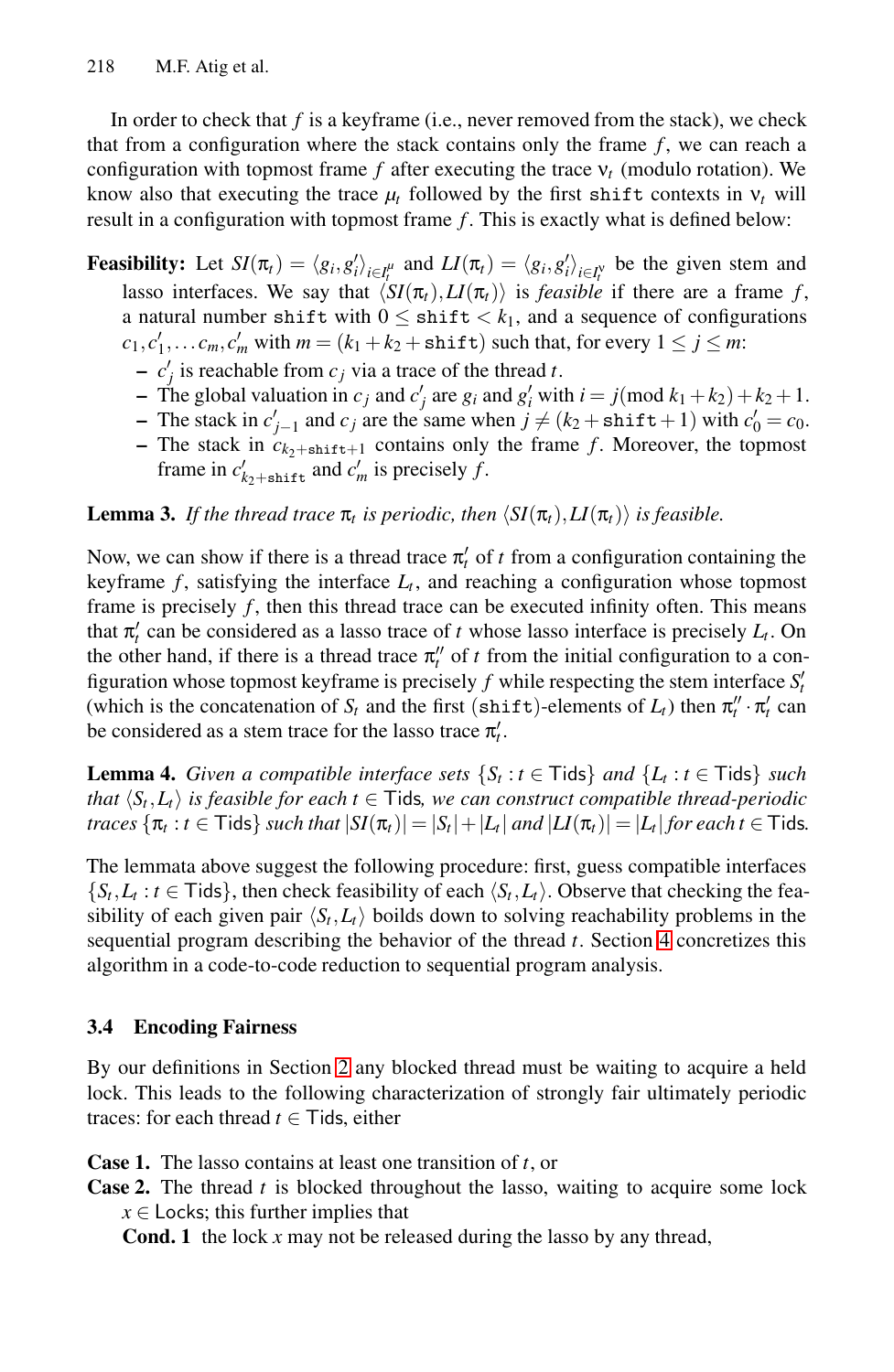- **Cond. 2** the lock *x* must be held by another thread at the beginning of the lasso, and
- **Cond. 3** *t* remains at the control location of the acquire of *x* throughout the lasso.

<span id="page-9-0"></span>These conditions characterize strongly fair ultimately periodic computations. We ensure these conditions are met by extending the notion of interfaces to include the set  $X \subseteq$ Locks of locks which are held throughout the lasso. Then, we must ensure locally per thread that any  $x \in X$  is not released during the lasso (Cond. 1), and that some thread holds *x* when entering the lasso (Cond. 2); additionally, we allow any thread attempting to acquire some  $x \in X$  to execute no further action. (Observe that if the lock x is released during the lasso by any thread (see Cond. 1 of Case 2) then the resulting ultimately periodic computation is not strongly-fair since the thread *t* is infinitely often enabled and does not infinity often fire a transition.) Weak fairness can be similarly characterized using a set  $Y \subseteq$  Locks of locks which are held at some point during the lasso; we then ensure that each  $y \in Y$  is either held at the beginning of the lasso, or acquired at some point during the lasso.

#### **4 Reduction to Sequential Program Analysis**

The compositional analysis outlined in Section [3](#page-5-0) reduces (context-bounded) fair periodic non-termination to state-reachability in sequential programs. Given thread stem and lasso interfaces, and the set of locks held throughout the lasso, the feasibility of each interface is computed separately, per thread. In this section we describe how to implement this reduction by a code-to-code translation to sequential programs with an assertion which fails exactly when the source program has a strongly fair ultimately periodic execution whose stem and lasso satisfy a given context bound.[2](#page-9-1) Figure [2](#page-11-0) lists our translation in full.

Essentially, we introduce a Main procedure for the target program which executes each thread one-by-one using an initially-guessed sequence of global valuations stored in Stem<sub>0</sub> and Lasso<sub>0</sub>. For each thread  $t$ , we guess the number—stored in shift—of contexts following the *k*1st context until *t*'s keyframe is encountered on Line [18,](#page-11-1) and begin executing *t*'s main procedure Main[*t*] on Line [21.](#page-11-2) Initially, the values stored in Stem and Lasso are the values seen at the beginning of each context of the first thread during, resp., the stem and repeating lasso. After execution of the *i*th thread, the values of Stem and Lasso are the values seen at the end of each context of the *i*th thread, and at the beginning of each context of the  $(i+1)$ st thread. Accordingly, after the execution of the final thread, the values seen at the end of each context must match the values guessed at the beginning of the following contexts of the first thread, according to the round-robin order; the assumptions on Lines [22–](#page-11-3)[27](#page-11-4) ensure these values match.

<span id="page-9-1"></span>The execution of each thread thus acts simply to compute its interface. As the keyframes of different threads may be encountered at different points along the lasso,

 $2$  Technically we consider bounded round-robin thread schedules rather than bounded context switch. Though in principle the two notions are equivalent for a fixed number of threads i.e., any *k*-context execution takes place within *k* rounds, and any *k*-round *n*-thread execution takes place in *kn* contexts [\[15](#page-15-3)]—ensuring interface compatibility is simpler assuming roundrobin.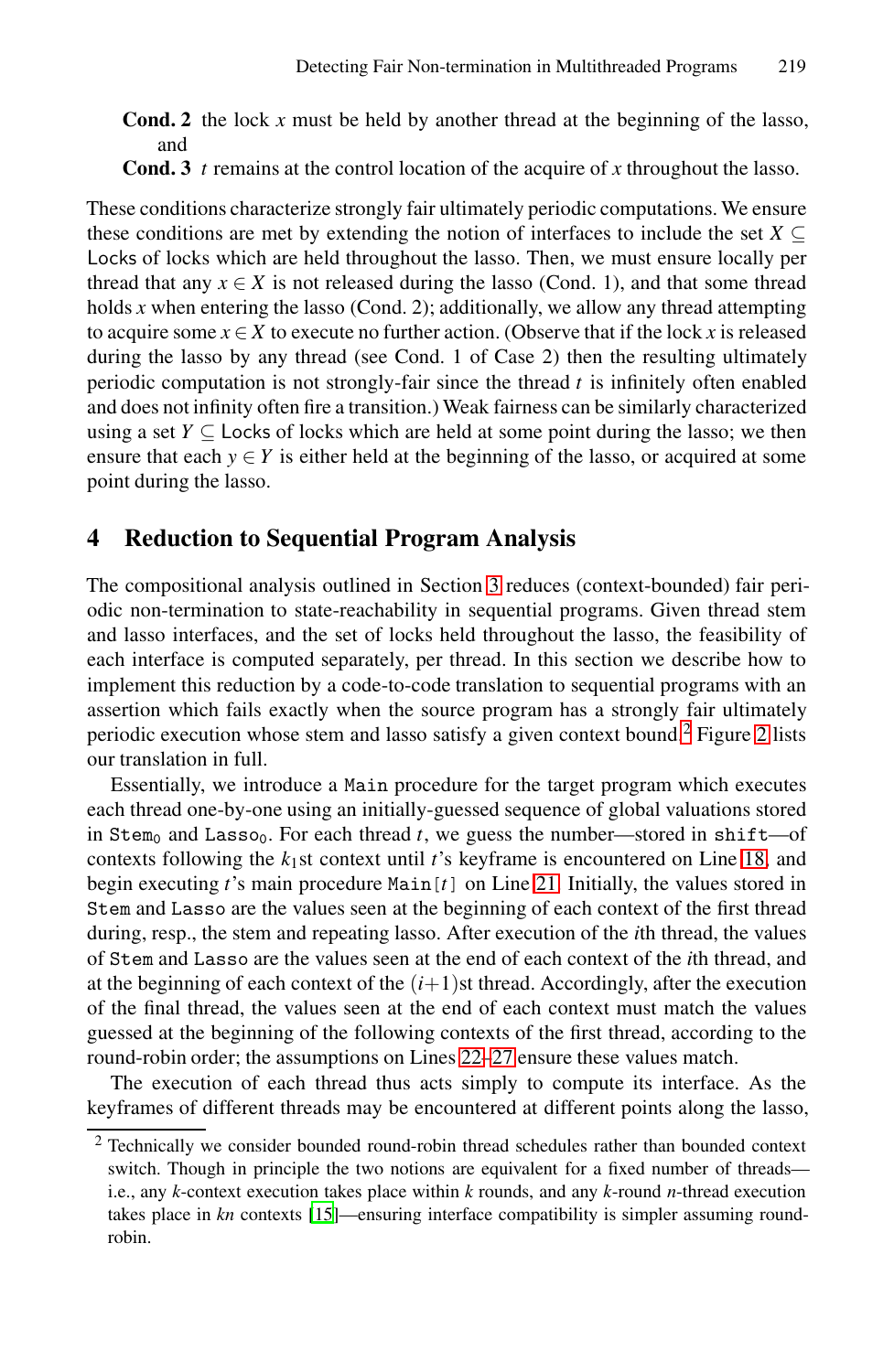the length of each thread's stem varies. Our translation computes for each thread a stem long enough (at most  $k_1 + k_2 - 1$  contexts) to cover the stem of any thread. Since each thread's repeating sequence may begin as soon as the *k*1st context, the stem and lasso computation may overlap. Our translation maintains the invariant that the Stem (resp., Lasso) values are active exactly when  $k1 \neq \perp$  (resp.,  $k2 \neq \perp$ ). Reads and writes to shared variables (on Lines [47](#page-11-5)[–57\)](#page-11-6) read and write to both Stem and Lasso as they are active.

Our translation also adds code at every potential context switch point (Lines [71–](#page-11-7) [96\)](#page-11-8). Initially, the context counters  $k1$  and  $k2$  are incremented nondeterministically and synchronously (the block starting at Line [74\)](#page-11-9). Then, at Line [78,](#page-11-10) we check whether the thread's keyframe has been encountered for the first time, and if so make a snapshot of the local valuation and program location, and activate the lasso; later along, at Line [90,](#page-11-11) we validate the snapshot when returning to the same keyframe (perhaps with a larger procedure stack). At some point in between, at Line [86,](#page-11-12) the stem becomes inactive. We ensure using the local variable bottom that the keyframe in which a thread begins repeating is never returned from.

<span id="page-10-0"></span>We ensure strong fairness using an auxiliary vector of Boolean constants waited, one per lock  $x \in$  Locks, indicating the set of locks which are held throughout the lasso. According to Section [3.4,](#page-8-0) we ensure each waited lock is held at the beginning of the lasso (Lines [28–](#page-11-13)[30\)](#page-11-14) and not released during the lasso (Line [68\)](#page-11-15), and allow attempted acquires to abort (Line [63\)](#page-11-16).

**Lemma 5.** *The program*  $((P))^{k_1,k_2}$  *violates its assertion if P has a strongly-fair ultimately periodic round-robin execution with*  $k_1 \in \mathbb{N}$  *and*  $k_2 \in \mathbb{N}$ *, resp., stem and lasso rounds; if*  $((P))^{k_1,k_2}$  *violates its assertion then P has a strongly-fair ultimately periodic round-robin execution with*  $k_1 + k_2$  *and*  $k_2$ *, resp., stem and lasso rounds.* 

## **5 Experimental Evaluation**

We have implemented our analysis, based on the code-to-code translation presented in Section [4.](#page-9-0) Our prototype tool, called  $MUTANT<sup>3</sup>$  $MUTANT<sup>3</sup>$  $MUTANT<sup>3</sup>$ , takes as input a program written in the BOOGIE intermediate verification language [\[2](#page-15-8)]. Though normally a rich sequential language with recursive procedures, integers, maps, and algebraic datatypes, we have extended BOOGIE with thread-creation and atomic blocks, which we use to model shared-memory multithreaded programs with synchronization operations. Given a bound  $K \in \mathbb{N}$  (where  $K = k_1 + k_2$ ), MUTANT outputs an assertion-annotated sequential BOOGIE program. We feed the resulting program to our SMT-based bounded model checker CORRAL [\[14\]](#page-15-9). MUTANT has support for strong fairness, and does not falsely detect nonterminating executions in the program of Figure [1a](#page-2-0), for instance.

<span id="page-10-1"></span>As an initial example to demonstrate MUTANT's effectiveness, we consider a *trylock* based algorithm for the *dining philosophers* problem. This program involves *N* locks and *N* threads, each of which executes the code shown in Figure [3a](#page-12-0). Each philosopher tries to acquire two locks. TryLock is a non-blocking synchronization operation that returns **true** when the lock is successfully acquired, otherwise it returns **false**. If

<sup>&</sup>lt;sup>3</sup> MUTANT stands for MUltiThreAded Non Termination.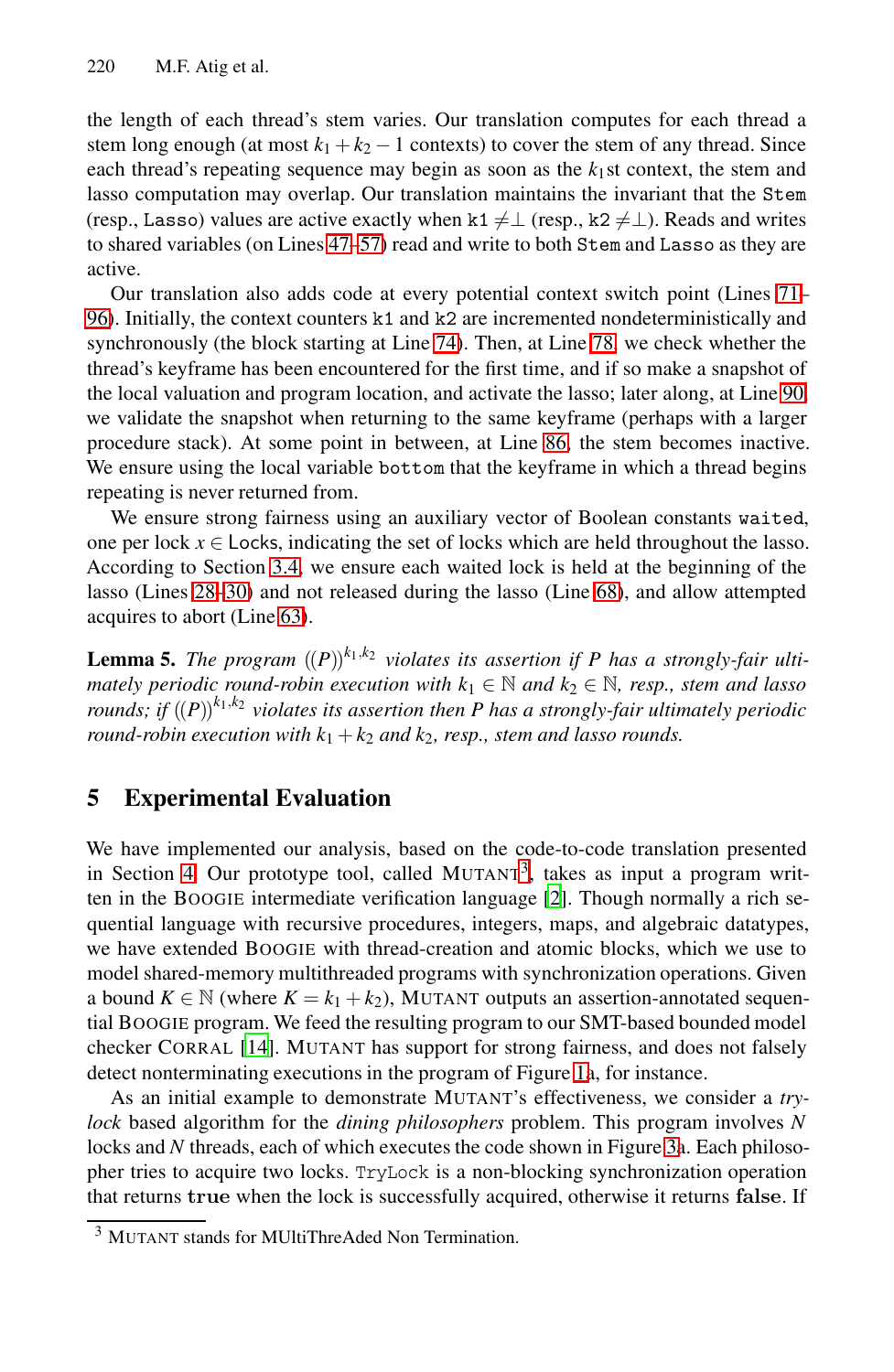<span id="page-11-15"></span><span id="page-11-12"></span><span id="page-11-11"></span><span id="page-11-10"></span><span id="page-11-9"></span><span id="page-11-7"></span><span id="page-11-6"></span><span id="page-11-5"></span><span id="page-11-4"></span><span id="page-11-3"></span><span id="page-11-2"></span><span id="page-11-1"></span>

|                                      | // translation of                                 | // translation of               | 65 |                                      |  |  |  |
|--------------------------------------|---------------------------------------------------|---------------------------------|----|--------------------------------------|--|--|--|
|                                      | // var q: T                                       | // proc $p$ (var $l: T$ ) s     |    | $//$ translation of                  |  |  |  |
| var $Stem[k_1+k_2-1]: T$             |                                                   | 35 proc $p$ (var 1: $T$ ,       |    | $\frac{1}{\sqrt{2}}$ release x       |  |  |  |
|                                      | var Lasso $[k_2]$ : T                             | bottom: $\mathbb{B}$ ) s        |    | assume $k2 \Rightarrow$ !waited [x]; |  |  |  |
|                                      | $5$ var Local: $T$                                |                                 |    | release $x$                          |  |  |  |
|                                      | var Location: Locs                                | // translation of               | 70 |                                      |  |  |  |
|                                      | var shift: $\mathbb{N}^{\leq k_2} \cup \{\perp\}$ | // call $x := p e$              |    | $//$ translation of                  |  |  |  |
|                                      | const waited [Locks] : $\mathbb B$                | 40 call $x := p(e, \star)$      |    | // (implicit) yield                  |  |  |  |
|                                      | var k1: $\mathbb{N} \cup \{\perp\}$               |                                 |    | $//$ at location 'loc'               |  |  |  |
| 10 var k2: $\mathbb{N}\cup\{\perp\}$ |                                                   | // translation of               |    | while $\star$ do                     |  |  |  |
|                                      |                                                   | $//$ return $e$                 | 75 | $k1 := k1 + 1;$                      |  |  |  |
|                                      | proc Main ()                                      | assume !bottom;                 |    | k2 := $(k2+1)$ mod $k_2$ ;           |  |  |  |
|                                      | const Stem <sub>0</sub> := $\star$ ;              | $45$ return $e$                 |    |                                      |  |  |  |
|                                      | const Lasso <sub>0</sub> := $\star$ ;             |                                 |    | if $k1 = k_1 + shift$                |  |  |  |
| 15                                   | Stem := $Stem_0$ ;                                | // translation of shared        |    | $\wedge$ k2 = $\perp$ then           |  |  |  |
|                                      | Lasso := $Lasso0$ ;                               | // variable read $x := q$       | 80 | $//$ begin the lasso                 |  |  |  |
|                                      | foreach t in Tids do                              | assume Stem [k1]                |    | assume bottom;                       |  |  |  |
|                                      | shift $:=$ $\star$ ;                              | $=$ Lasso $[k2]$ ;<br>50        |    | $k2 := shift;$                       |  |  |  |
|                                      | $k1 := 0;$                                        | $x :=$ Stem [k1]                |    | $Local := 1;$                        |  |  |  |
| 20                                   | $k2 := \perp$ ;                                   | $x :=$ Lasso [k2];              |    | Location $:=$ loc;                   |  |  |  |
|                                      | call $Main[t]()$ ;                                |                                 | 85 |                                      |  |  |  |
|                                      | assume                                            | // translation of shared        |    | if $k1 \geq k_1+k_2-1$ then          |  |  |  |
|                                      | Stem $[0k_1+k_2-3]$                               | $55$ // variable write $q := e$ |    | $\frac{1}{\ell}$ end the stem        |  |  |  |
|                                      | = $\text{Stem}_0[1 \dots k_1+k_2-2]$ ;            | Stem[k1] $:= e;$                |    | k1 := $\perp$ ;                      |  |  |  |
| 25                                   | assume                                            | Lasso[k2] $:= e$                |    |                                      |  |  |  |
|                                      | Lasso $[0k_2-2]$                                  |                                 |    | $90$ if $k2 =$ shift                 |  |  |  |
|                                      | = Lasso <sub>0</sub> [1k <sub>2</sub> -1];        | $//$ translation of             |    | $\wedge$ k1 = $\perp$ then           |  |  |  |
|                                      | assume $\forall x \in$ Locks.                     | $60$ // acquire x               |    | $//$ end the lasso                   |  |  |  |
|                                      | $x($ Lasso $[0]$ )                                | if shift = $\perp \wedge *$     |    | assume Local = $1$ ;                 |  |  |  |
| 30                                   | $\Leftrightarrow$ waited[x];                      | $\wedge$ waited [x] then        |    | $assume$ Location = $loc;$           |  |  |  |
|                                      | assert false;                                     | abort;                          | 95 | $\frac{1}{\ell}$ exit to main        |  |  |  |
|                                      | return                                            | acquire x                       |    | abort;                               |  |  |  |
|                                      |                                                   |                                 |    |                                      |  |  |  |

<span id="page-11-16"></span><span id="page-11-14"></span><span id="page-11-13"></span><span id="page-11-8"></span><span id="page-11-0"></span>**Fig. 2.** The sequential translation  $((P))^{k_1,k_2}$  of a multithreaded program *P*. We assume that statements which evaluate undefined expressions (i.e., using  $\perp$  in arithmetic or array indexing) are simply skipped, and that no statement both reads and writes to g. The expression  $\star$  nondetermin-<br>istically evaluates to any well-typed value, and the assume estatement proceeds only when e istically evaluates to any well-typed value, and the **assume** *e* statement proceeds only when *e* evaluates to **true**. The **abort** statement discards the procedure stack and returns control to Main.

a philosopher acquires the left lock but is not able to acquire the right lock, then he releases the left lock and tries again. A philosopher terminates when he is able to acquire both locks (Line 10). This program has a fair non-terminating execution for each  $N > 2$ , namely where each philosopher first acquires their left lock, then upon seeing their right lock unavailable, they release their left lock. MUTANT is able to automatically detect this execution for each value of *N* with  $K = 2$ ; we report running times in Figure [3d](#page-12-0). Note that while this execution requires all *N* threads to participate, each thread only uses a fixed number of context switches in each period of the lasso. Though the state-space of the program grows exponentially with *N*, Figure [3d](#page-12-0) demonstrates that MUTANT scales sub-exponentially. Though the program has unfair non-terminating executions—e.g., where one philosopher acquires a lock and ceases to participate further, while the others continuously spin waiting to acquire both their locks—MUTANT correctly does not report any such unfair non-terminating executions.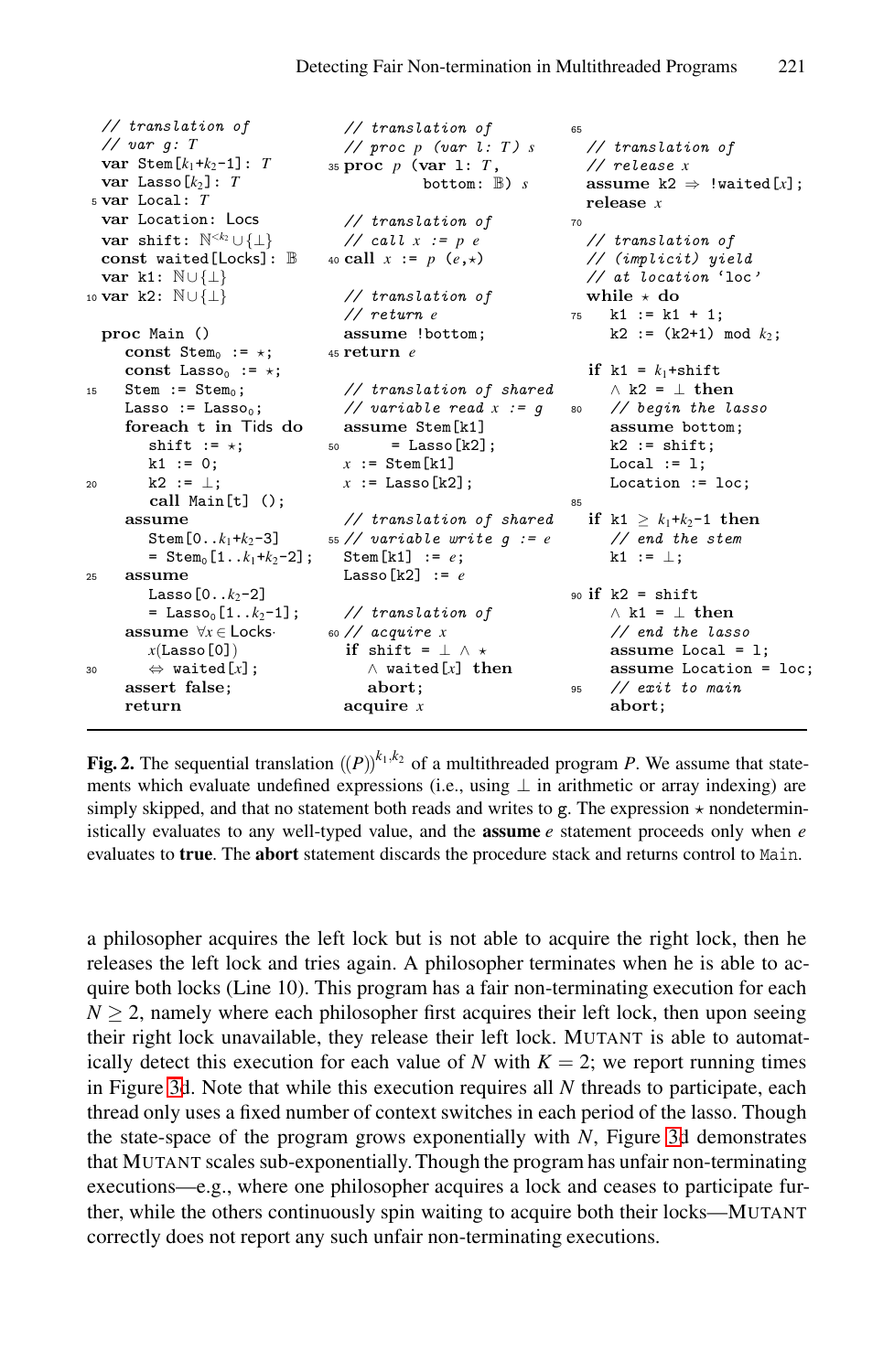<span id="page-12-0"></span>

|                                                  | 1 // An array of N locks    |                     |                    |                                                                        |                                                                                                                                                  |     |  |  |  |  |
|--------------------------------------------------|-----------------------------|---------------------|--------------------|------------------------------------------------------------------------|--------------------------------------------------------------------------------------------------------------------------------------------------|-----|--|--|--|--|
| 2 var Lock[N]: mutex                             |                             | $_1$ proc Thread1() |                    |                                                                        |                                                                                                                                                  |     |  |  |  |  |
| 3                                                |                             | $\overline{2}$      | var $v1 := *$ ;    |                                                                        | 1 while $e_1$ do<br>timeout := false;                                                                                                            |     |  |  |  |  |
|                                                  | 4 proc Philosopher (n: int) | $\overline{3}$      | $add(v1)$ ;        | $\overline{2}$                                                         |                                                                                                                                                  |     |  |  |  |  |
| var left $:=$ Lock[n];<br>5                      |                             | $\overline{4}$      | flag := false;     | if $\star$ and $e_2$ then<br>3<br>$timeout := true;$<br>$\overline{4}$ |                                                                                                                                                  |     |  |  |  |  |
| var right := $Lock[(n+1)\%N];$<br>6 <sup>1</sup> |                             | 5                   | return             |                                                                        |                                                                                                                                                  |     |  |  |  |  |
| $7^{\circ}$                                      | while true do               | 6                   |                    | 5.                                                                     | break                                                                                                                                            |     |  |  |  |  |
| $\mathbf{8}$                                     | if TryLock(left)            |                     | $7$ proc Thread2() |                                                                        | (c)                                                                                                                                              |     |  |  |  |  |
| 9                                                | if TryLock(right)           | $\mathbf{8}$        | while flag do      |                                                                        |                                                                                                                                                  |     |  |  |  |  |
| 10                                               | break                       | $\overline{9}$      | var $v2 := *;$     |                                                                        |                                                                                                                                                  |     |  |  |  |  |
| 11                                               | else                        |                     | 10 if $\star$ then |                                                                        |                                                                                                                                                  |     |  |  |  |  |
| 12                                               | ReleaseLock(left);          | 11                  | $\texttt{add(v2)}$ |                                                                        |                                                                                                                                                  |     |  |  |  |  |
| 13                                               | ReleaseLock(right);         | 12                  | else               |                                                                        | N=2 $\begin{vmatrix} 3 & 4 \\ 3.43s & 6.13s \\ 8 & 9 & 10 \end{vmatrix}$ $\begin{vmatrix} 5 & 6 \\ 8.94s & 21.91s \\ 10 & 10 & 15 \end{vmatrix}$ |     |  |  |  |  |
| 14                                               | ReleaseLock(left);          | 13                  | remove(v2);        |                                                                        | 15.79s 30.77s 31.66s 43.54s                                                                                                                      |     |  |  |  |  |
| 15                                               | return                      | 14                  | return             |                                                                        |                                                                                                                                                  |     |  |  |  |  |
|                                                  | (a)                         |                     | (b)                |                                                                        |                                                                                                                                                  | (d) |  |  |  |  |

**Fig. 3.** (a) TryLock based dining phisophers. (b) A concurrent client operating on an OptimisticList. (c) Modeling timeout. (d) Running time of MUTANT on the dining philosophers example. As our verifier is based on the Z3 SMT solver, running times may increase non-uniformly with *N* due to Z3's internal heuristics, which may vary widely across different instances.

As a second example we consider the concurrent OptimisticList algorithm from Section 9.6 of Herlihy and Shavit [\[9](#page-15-0)], supporting concurrent insertions and deletions on sorted lists using optimistic concurrency control. Our BOOGIE encoding spans roughly 250 lines. In order to determine whether each operation is guaranteed to terminate in the presence of an environment performing arbitrary list operations, we wrote the twothread driver of Figure [3b](#page-12-0). While the first thread tries to insert an element, the second thread continuously fires add and remove operations with arbitrary arguments. The shared variable flag ensures that the second thread terminates when the first thread does. Though not shown, the driver also initializes the list with a few arbitrary elements.

This program has the following fair non-terminating execution, similar in spirit to that in Figure [1c](#page-2-0): first, the add operation of Thread1 selects a position in the (sorted) list where to insert a value  $v_1$ , say between consecutive nodes with values *a* and *b* (i.e., such that  $a < v_1 < b$ ). Then the second thread picks a value  $v_2$ , such that  $a < v_2 < b$ , and inserts. When the first thread then sees that list has been modified at the position it was about to insert, it retries the add operation. Meanwhile, the second thread fires a remove operation and deletes  $v_2$ . This program then reencounters the initial configuration, and the add operation has not succeeded. MUTANT finds this execution with three contexts per thread in 44 seconds. Interesting to note is that even though this program may use infinite-domain data values, there remains nevertheless an execution that loops back exactly to the configuration. One slightly tricky aspect of this example is modeling memory allocation: because the second thread allocates and removes a list node in each period, we must explicitly free the removed node in order to reencounter the same configuration at the end of the lasso. As future work, using a more abstract notion of heap equality could simplify this aspect.

As a third example we consider a algorithm developed by our colleagues [\[20](#page-16-4)] that enables programmers to write assertions which are checked *continuously and concurrently* with the actual program, in similar spirit to *asynchronous assertions* [\[1\]](#page-14-0). One salient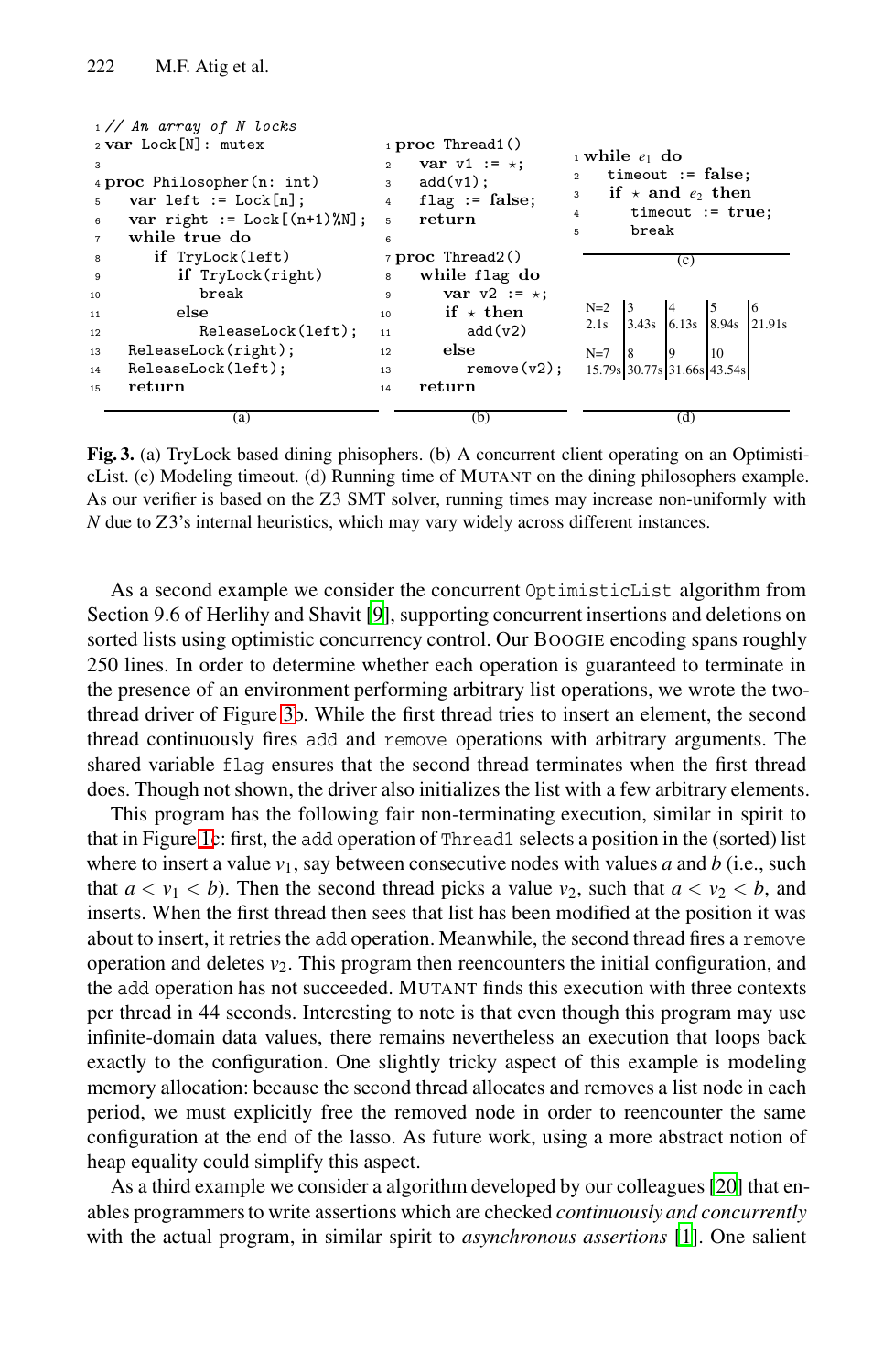feature of this algorithm is that it is non-blocking, i.e., the evaluation of the asserted expressions does not block other threads from making progress. We coded the algorithm, and two variations with possible non-termination bugs, in roughly 230 lines of BOOGIE code. In each of the potentially-buggy variations we found a non-terminating execution where incorrect assertion evaluations led to livelock. To our surprise, we also found a non-terminating execution in our supposedly-correct variation. After consulting with the developers, the problem turned out to be in our modeling. To understand the problem, consider the code in Fig. [3c](#page-12-0). MUTANT detected non-termination by skipping the **then**-branch in each iteration of the lasso. (The actual non-termination found by MU-TANT required concurrent reasoning, even though the lasso only involved one thread.) However, the intention of the designers was that this branch represents an actual time out reflecting a timer running down to zero. We corrected this modeling by ensuring that the above choice must evaluate to **true** at least once within the lasso. This is similar to enforcing Condition 1, Case 2 of strong fairness in Section [3.](#page-5-0) Nonetheless, MUTANT's output is still valuable: it says that if the time out is not implemented correctly, then the program may enter a livelock.

MUTANT is able to determine the absence of periodic nontermination bugs in the corrected variation with up to 3 contexts per thread in 402 seconds. MUTANT also detects nonterminating executions in the three buggy variations in 11, 21, and 36 seconds. These experiments demonstrate that MUTANT is effective on real-world algorithms.

### **6 Related Work**

Our work follows the line of research on compositional reductions from concurrent to sequential programs. The initial so-called "sequentialization" [\[22\]](#page-16-1) explored multithreaded programs up to one context-switch between threads. Following Qadeer and Rehof [\[21\]](#page-16-2)'s generalization of context-bounding to an arbitrary number of context switches, Lal and Reps [\[15](#page-15-3)] later proposed a sequentialization to handle a parameterized amount of context-switches between a statically-determined set of threads executing in round-robin order. La Torre et al. [\[12\]](#page-15-10) extended the approach to handle programs parameterized by an unbounded number of statically-determined threads, and shortly after, Emmi et al. [\[6](#page-15-11)] further extended these results to handle an unbounded amount of dynamically-created tasks. Bouajjani et al. [\[3\]](#page-15-4) pushed these results even further to a sequentialization which attempts to explore as many behaviors as possible within a given analysis budget. The compositional analyses resulting from each of these sequentializations however only consider finite executions, and are thus incapable of establishing liveness properties.

Although much previous work has been done for proving termination and detecting non-termination in sequential programs—for instance, Cook et al. [\[4](#page-15-12)] discover ranking functions to prove termination of sequential programs, and Gupta et al. [\[8\]](#page-15-13) use concolic execution to detect non-terminating executions in sequential programs—relatively little attention has been paid to multithreaded programs, where interesting non-terminating executions often have little to do with possible divergence of data values. Though Cook et al. [\[5\]](#page-15-14) have extended TERMINATOR to multithreaded programs, their analysis is oriented to proving termination; failure to prove termination does not generally indicate the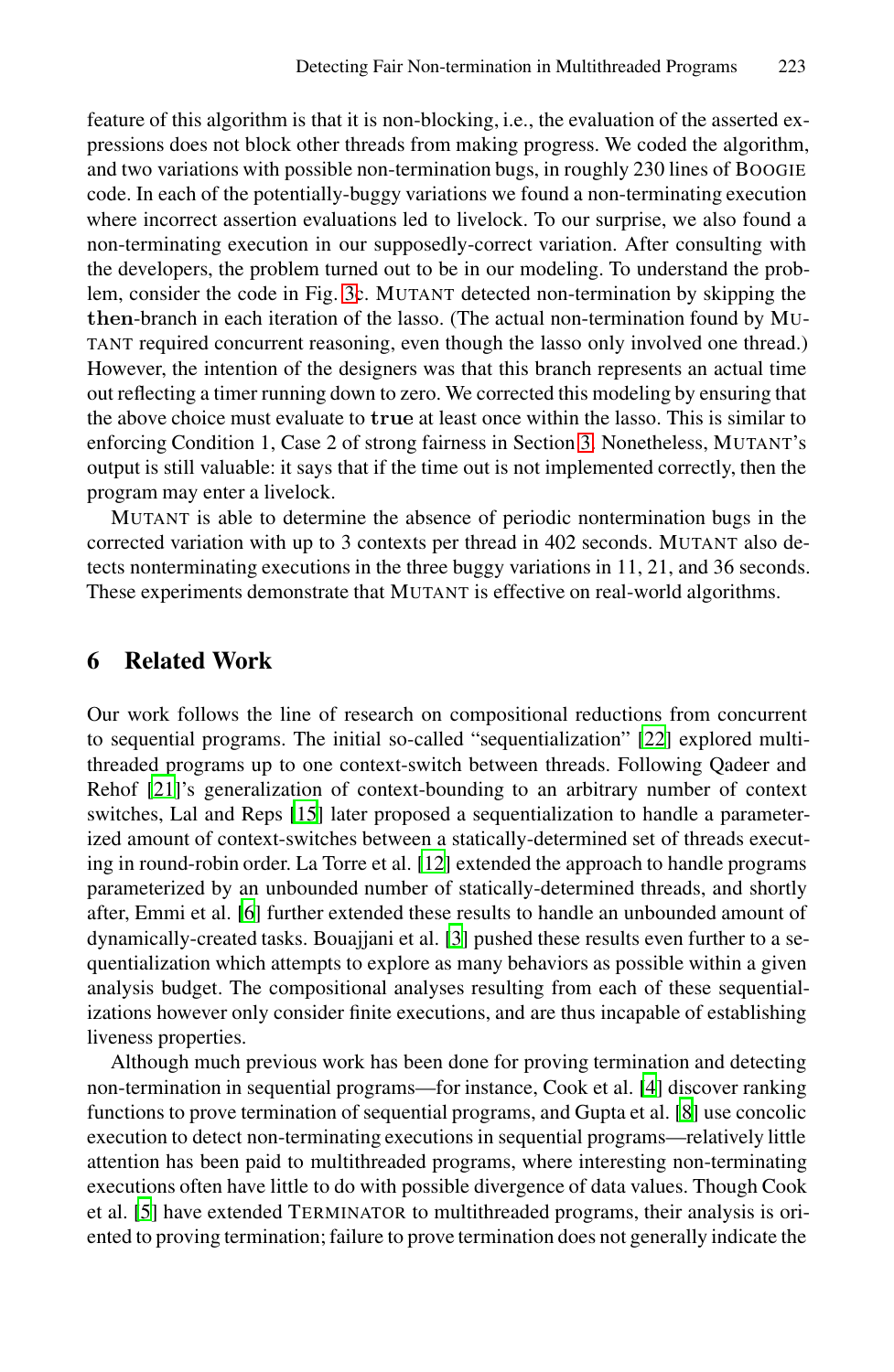existence of a non-terminating execution. More recently Popeea and Rybalchenko [\[19](#page-15-15)] have developed compositional techniques to prove termination in multithreaded programs, though again, their approach does not certify the existence of non-terminating executions. Because both of these techniques focus on establishing a proof of termination, they necessarily consider over-approximations of concurrent programs, whereas our technique looks at an under-approximation to find counterexamples faster.

Musuvathi and Qadeer [\[18](#page-15-16)] consider liveness properties in multithreaded programs, but their approach is based on systematic testing, and thus behavioral coverage is limited by test harnesses and concrete input values. Moreover, their approach is stateless (i.e., they never store states during the execution of the program), hence they can only detect possible non-termination by identifying lengthy executions.

In the most closely related work of which we are aware, Morse et al. [\[16](#page-15-17)] propose a compositional LTL model checking technique for multithreaded programs based on context-bounding. As far as we can tell, their technique (a) does not ensure nonterminating executions are fair, (b) does not consider lassos in which multiple recursive threads interfere, and (c) requires very high context-bounds to capture synchronized interaction between the program and a monitor Büchi automaton.

### **7 Conclusion**

We have developed a compositional algorithm for detecting fair ultimately periodic executions in recursive multithreaded programs by bounding the number of contextswitches in each repeating period. Our approach reveals a simple-to-implement code-tocode translation, which reduces the problem to finding assertion violations in recursive sequential programs; consequently we leverage existing sequential analysis algorithms.

Our approach can be used to encode other linear temporal logic conditions besides non-termination, e.g., response properties. Though for specific classes of formulae/properties efficient encodings are possible, a sequentialization parameterized by arbitrary linear temporal logic formulae must essentially construct the product of the input program with an arbitrary Büchi automaton; the encoding of this (synchronous) product as a sequential program may not be as succinct.

<span id="page-14-0"></span>In this work, discovering ultimately periodic executions is done by detecting repeated state valuations. This notion of repeatability is complete for programs manipulating finite data, but is not complete in general. Still, this notion is actually relevant in many practical cases, since non-termination bugs in concurrent programs are often due to non-state-changing retry mechanisms. In the case of infinite data domains periodic executions may exhibit, for instance, ever increasing counter values; there a notion of repeatability more relaxed than state-equality may be necessary. This notion however, contrary to the one we consider here, would have to account for the actions encountered during the lasso. Ensuring repeatability may be complex to define and check, depending on the data domains and the nature of program operations.

### **References**

[1] Aftandilian, E., Guyer, S.Z., Vechev, M.T., Yahav, E.: Asynchronous assertions. In: OOP-SLA 2011: Proc. 26th Annual ACM SIGPLAN Conf. on Object-Oriented Programming, Systems, Languages, and Applications, pp. 275–288. ACM (2011)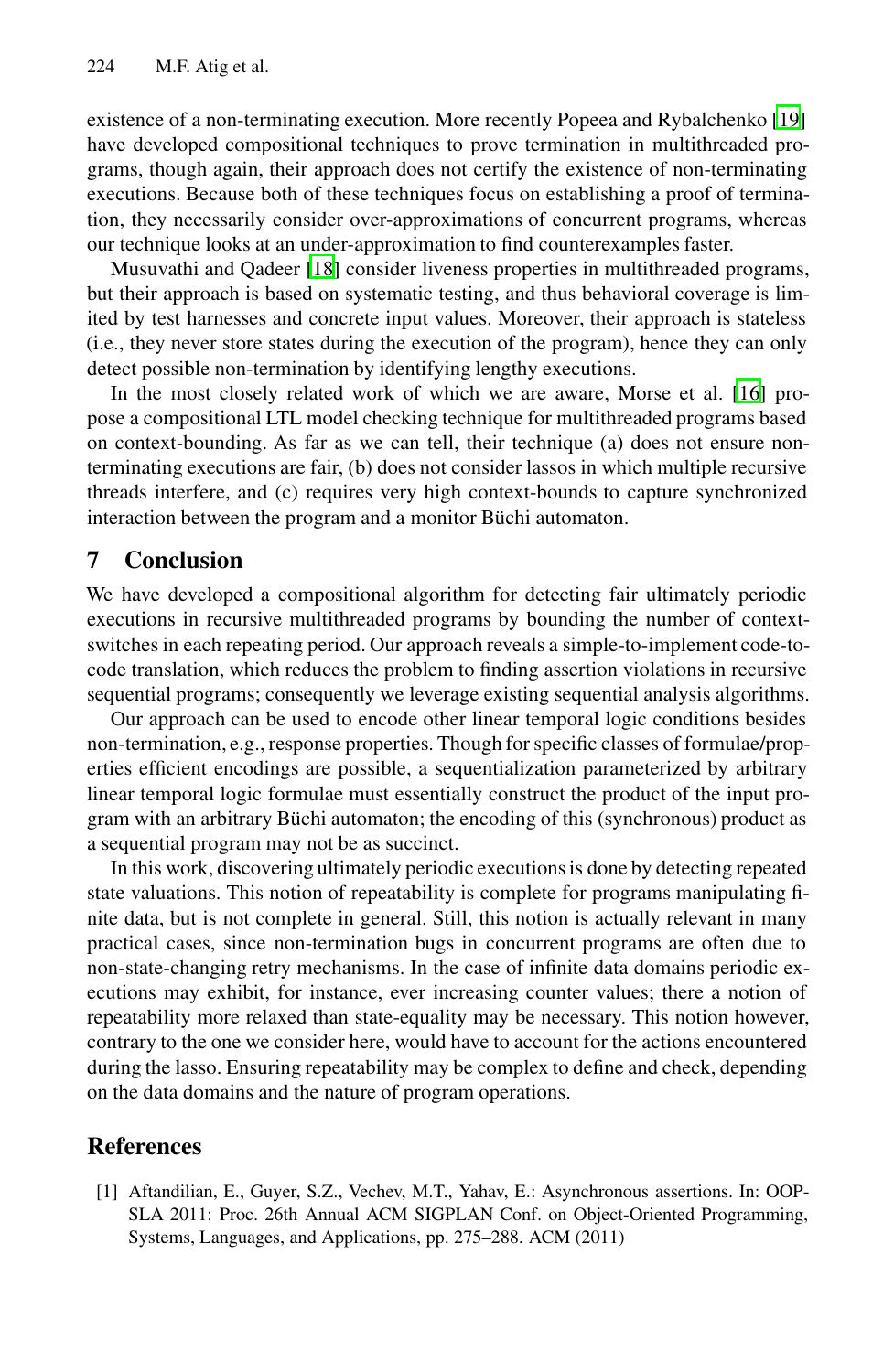- <span id="page-15-14"></span><span id="page-15-12"></span><span id="page-15-8"></span><span id="page-15-4"></span>[2] Barnett, M., Chang, B.Y.E., DeLine, R., Jacobs, B., Leino, K.R.M.: Boogie: A Modular Reusable Verifier for Object-Oriented Programs. In: de Boer, F.S., Bonsangue, M.M., Graf, S., de Roever, W.-P. (eds.) FMCO 2005. LNCS, vol. 4111, pp. 364–387. Springer, Heidelberg (2006)
- <span id="page-15-11"></span>[3] Bouajjani, A., Emmi, M., Parlato, G.: On Sequentializing Concurrent Programs. In: Yahav, E. (ed.) SAS 2011. LNCS, vol. 6887, pp. 129–145. Springer, Heidelberg (2011)
- <span id="page-15-7"></span>[4] Cook, B., Podelski, A., Rybalchenko, A.: Termination proofs for systems code. In: PLDI 2006: Proc. ACM SIGPLAN 2006 Conf. on Programming Language Design and Implementation, pp. 415–426. ACM (2006)
- <span id="page-15-13"></span>[5] Cook, B., Podelski, A., Rybalchenko, A.: Proving thread termination. In: PLDI 2007: Proc. ACM SIGPLAN 2007 Conf. on Programming Language Design and Implementation, pp. 320–330. ACM (2007)
- <span id="page-15-0"></span>[6] Emmi, M., Qadeer, S., Rakamarić, Z.: Delay-bounded scheduling. In: POPL 2011: Proc. 38th ACM SIGPLAN-SIGACT Symp. on Principles of Programming Languages, pp. 411– 422. ACM (2011)
- <span id="page-15-6"></span><span id="page-15-1"></span>[7] Garg, P., Madhusudan, P.: Compositionality Entails Sequentializability. In: Abdulla, P.A., Leino, K.R.M. (eds.) TACAS 2011. LNCS, vol. 6605, pp. 26–40. Springer, Heidelberg (2011)
- <span id="page-15-10"></span>[8] Gupta, A., Henzinger, T.A., Majumdar, R., Rybalchenko, A., Xu, R.G.: Proving nontermination. In: POPL 2008: Proc. 35th ACM SIGPLAN-SIGACT Symp. on Principles of Programming Languages, pp. 147–158. ACM (2008)
- <span id="page-15-5"></span>[9] Herlihy, M., Shavit, N.: The Art of Multiprocessor Programming. Morgan Kaufmann (2008)
- [10] Kozen, D.: Lower bounds for natural proof systems. In: FOCS 1977: Proc. 18th Annual Symp. on Foundations of Computer Science, pp. 254–266. IEEE Computer Society (1977)
- <span id="page-15-9"></span>[11] La Torre, S., Madhusudan, P., Parlato, G.: Reducing Context-Bounded Concurrent Reachability to Sequential Reachability. In: Bouajjani, A., Maler, O. (eds.) CAV 2009. LNCS, vol. 5643, pp. 477–492. Springer, Heidelberg (2009)
- <span id="page-15-3"></span>[12] La Torre, S., Madhusudan, P., Parlato, G.: Model-Checking Parameterized Concurrent Programs Using Linear Interfaces. In: Touili, T., Cook, B., Jackson, P. (eds.) CAV 2010. LNCS, vol. 6174, pp. 629–644. Springer, Heidelberg (2010)
- <span id="page-15-17"></span>[13] Lahiri, S.K., Qadeer, S., Rakamarić, Z.: Static and Precise Detection of Concurrency Errors in Systems Code Using SMT Solvers. In: Bouajjani, A., Maler, O. (eds.) CAV 2009. LNCS, vol. 5643, pp. 509–524. Springer, Heidelberg (2009)
- <span id="page-15-2"></span>[14] Lal, A., Qadeer, S., Lahiri, S.: Corral: A Solver for Reachability Modulo Theories. In: Madhusudan, P., Seshia, S.A. (eds.) CAV 2012. LNCS, vol. 7358, pp. 427–443. Springer, Heidelberg (2012)
- <span id="page-15-16"></span>[15] Lal, A., Reps, T.W.: Reducing concurrent analysis under a context bound to sequential analysis. Formal Methods in System Design 35(1), 73–97 (2009)
- <span id="page-15-15"></span>[16] Morse, J., Cordeiro, L., Nicole, D., Fischer, B.: Context-Bounded Model Checking of LTL Properties for ANSI-C Software. In: Barthe, G., Pardo, A., Schneider, G. (eds.) SEFM 2011. LNCS, vol. 7041, pp. 302–317. Springer, Heidelberg (2011)
- [17] Musuvathi, M., Qadeer, S.: Iterative context bounding for systematic testing of multithreaded programs. In: PLDI 2007: Proc. ACM SIGPLAN Conf. on Programming Language Design and Implementation, pp. 446–455. ACM (2007)
- [18] Musuvathi, M., Qadeer, S.: Fair stateless model checking. In: PLDI 2008: Proc. ACM SIG-PLAN 2008 Conf. on Programming Language Design and Implementation, pp. 362–371. ACM (2008)
- [19] Popeea, C., Rybalchenko, A.: Compositional Termination Proofs for Multi-threaded Programs. In: Flanagan, C., König, B. (eds.) TACAS 2012. LNCS, vol. 7214, pp. 237–251. Springer, Heidelberg (2012)